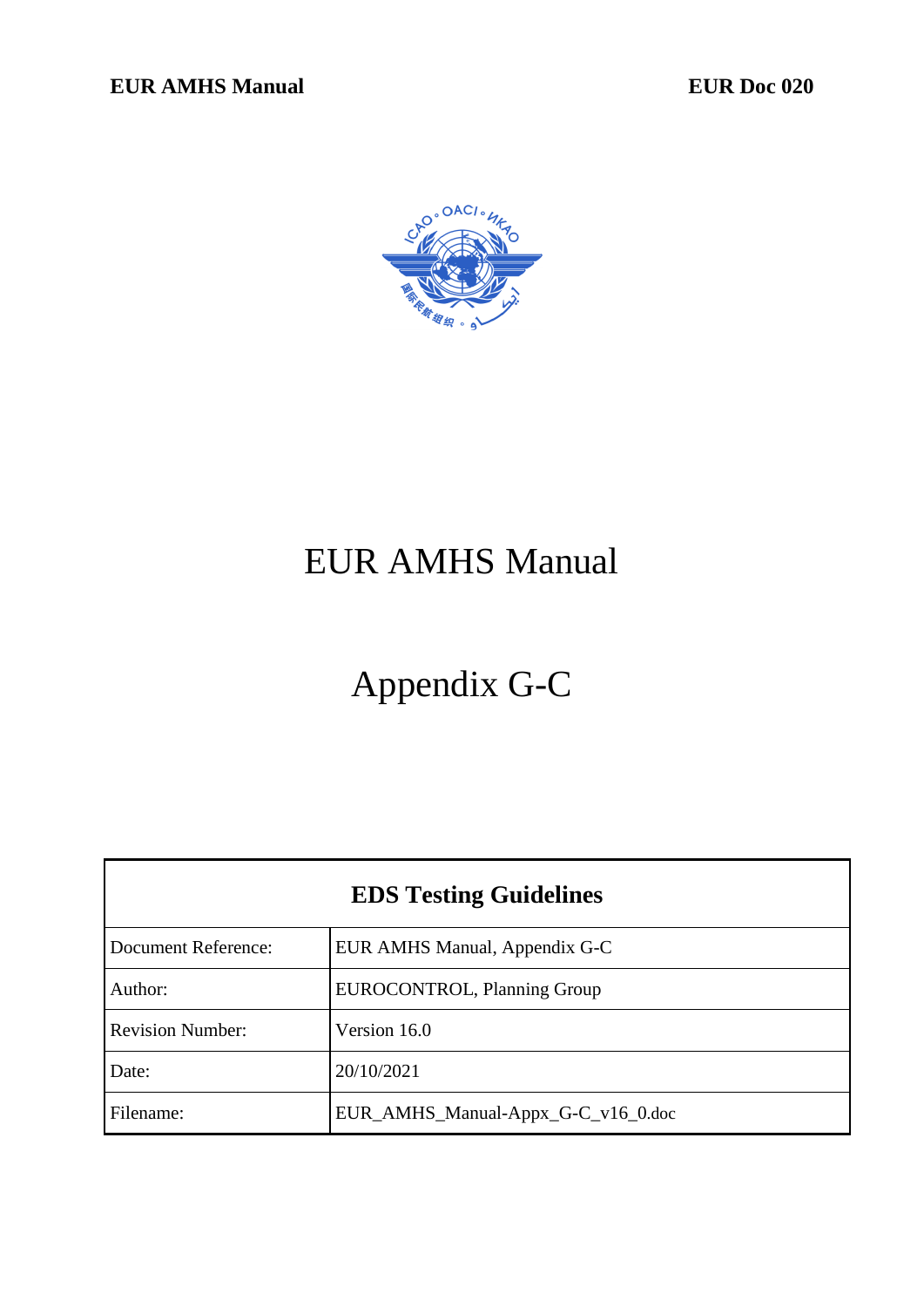## Document Control Log

| <b>Edition</b> | <b>Date</b> | <b>Comments</b>                                                                                                                                                                                                                                                                       | section/pages<br>affected |
|----------------|-------------|---------------------------------------------------------------------------------------------------------------------------------------------------------------------------------------------------------------------------------------------------------------------------------------|---------------------------|
| 0.1            | 14/01/2016  | Creation<br>of<br>the<br>document<br>based<br><sub>on</sub><br>EUROCONTROL document [8]                                                                                                                                                                                               | all                       |
| 0.2            | 17/02/2017  | <b>Editorial modifications</b>                                                                                                                                                                                                                                                        | all                       |
| 1.0            | 04/04/2017  | Final version for presentation to AFSG/21 as<br>attachment to CP-AMHSM-16-005                                                                                                                                                                                                         | all                       |
| 12.0           | 28/04/2017  | Adopted version (AFSG/21)                                                                                                                                                                                                                                                             |                           |
| 12.1           | 23/04/2018  | Incorporation of CP-AMHSM-17-004                                                                                                                                                                                                                                                      | References                |
| 13.0           | 27/04/2018  | Adopted version (AFSG/22)                                                                                                                                                                                                                                                             |                           |
| 13.1           | 11/02/2019  | Incorporation of CP-AMHSM-18-001                                                                                                                                                                                                                                                      | 3.1                       |
| 14.0           | 05/03/2019  | Adopted version (AFSG/23)                                                                                                                                                                                                                                                             |                           |
| 14.1           | 26/11/2019  | Incorporation of CP-AMHS-19-002<br>According<br>to COG/74&RCOG/11<br>Adaption:<br>Decision /4, Approval of AFS to SWIM Transition<br>Task Force (AST TF) Terms of Reference (ToR)<br>and coherent Work Programme, the Author of<br>EUR Doc 020 changed from "AFSG PG" to "AST<br>PG". | all                       |
| 15.0           | 12/11/2020  | Adopted version (AST TF/01)                                                                                                                                                                                                                                                           |                           |
| 16.0           | 20/10/2021  | Adopted version (AST TF/02)                                                                                                                                                                                                                                                           |                           |
|                |             |                                                                                                                                                                                                                                                                                       |                           |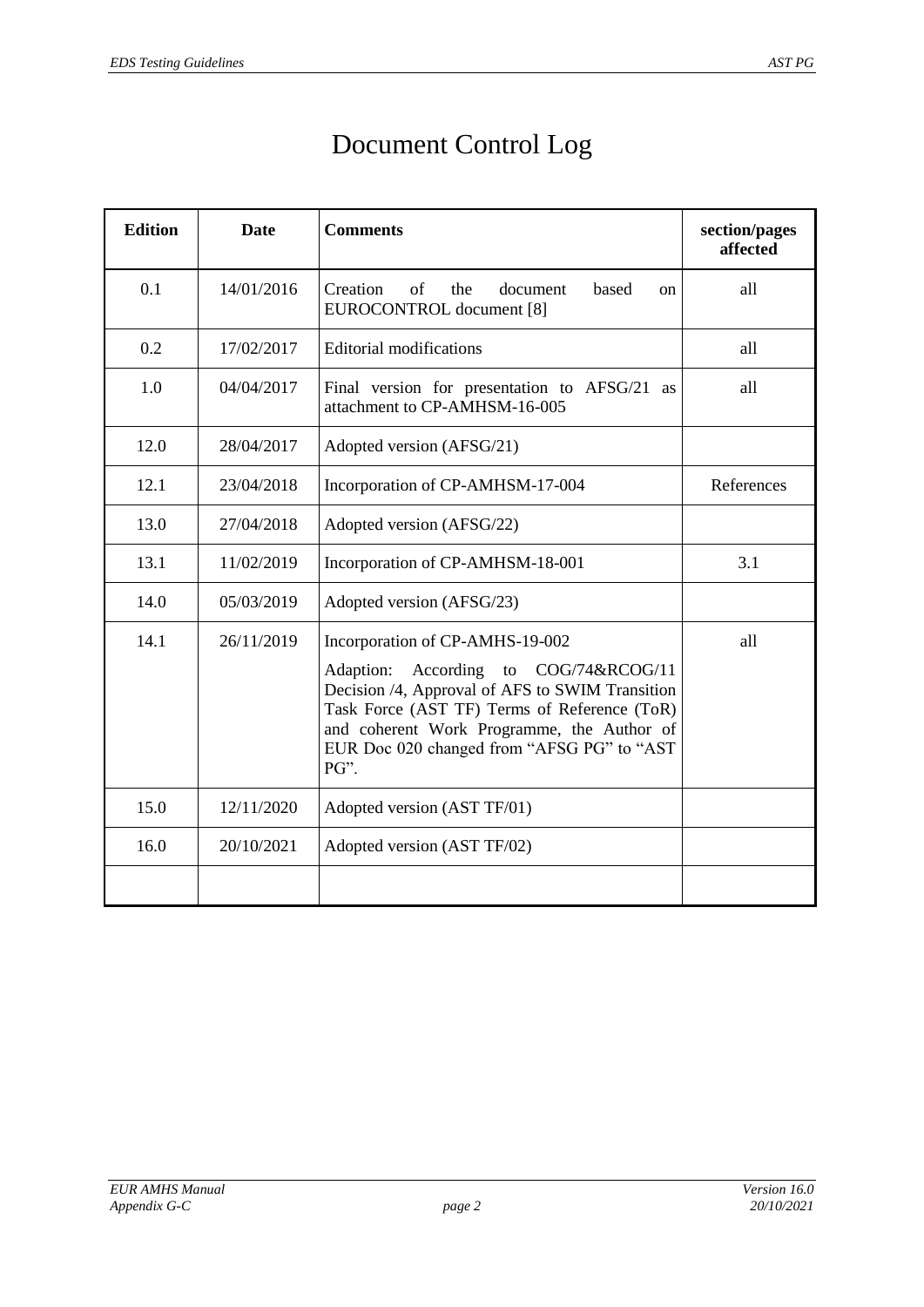## Table of contents

| $\mathbf{1}$                    |  |
|---------------------------------|--|
| 1.1<br>1.2<br>1.3               |  |
| $\mathbf{2}$                    |  |
| 2.1<br>2.2<br>2.3<br>2.4<br>2.5 |  |
| 3                               |  |
| 3.1<br>3.2<br>3.3               |  |
| $\boldsymbol{4}$                |  |
| 41<br>4.2<br>4.3                |  |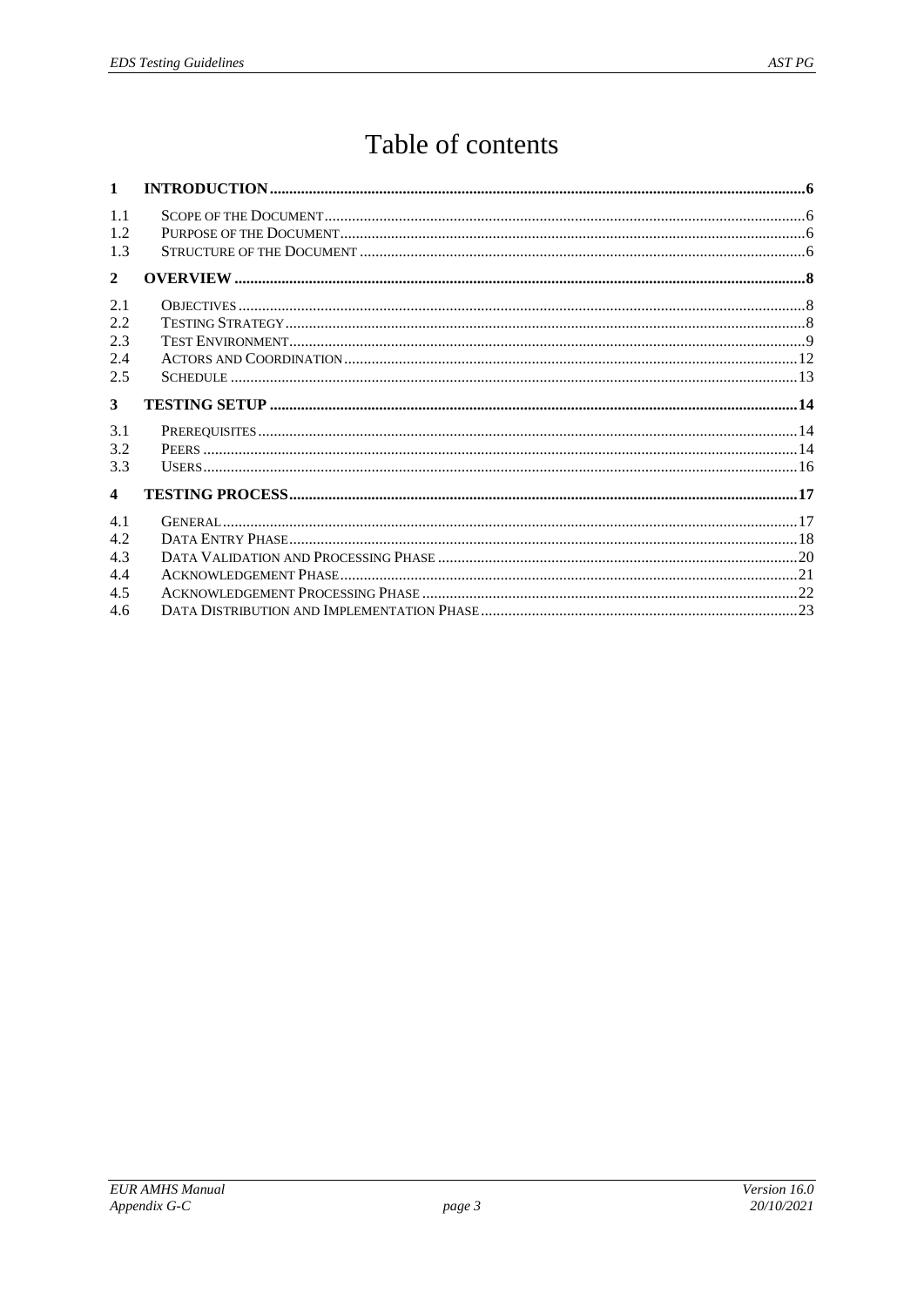## References

- <span id="page-3-6"></span>[1] ICAO Doc 9880 AN/466 Manual on Detailed Technical Specifications for the Aeronautical Telecommunication Network (ATN) using ISO/OSI Standards and Protocols, Part II — Ground-Ground Applications — Air Traffic Services Message Handling Services (ATSMHS), 2nd Edition, 2016
- <span id="page-3-2"></span>[2] ICAO Doc 9880 AN/466 Manual on Detailed Technical Specifications for the Aeronautical Telecommunication Network (ATN) using ISO/OSI Standards and Protocols, Part IV — Directory Services, Security and Identifier Registration, 2nd Edition, 2016
- [3] ICAO Doc 9896 Manual on the Aeronautical Telecommunication Network (ATN) using Internet Protocol Suite (IPS) Standards and Protocols, 2nd Edition, 2015
- <span id="page-3-3"></span>[4] EUR Doc 020, EUR AMHS Manual, Appendix G – European Directory Service
- <span id="page-3-1"></span>[5] EUR Doc 020, EUR AMHS Manual, Appendix G-A – EDS User Interface Control Document
- [6] EUR Doc 020, EUR AMHS Manual, Appendix G-B EDS Data Description
- <span id="page-3-5"></span>[7] EUR Doc 021, ATS Messaging Management Manual
- <span id="page-3-0"></span>[8] EUROCONTROL European Directory Service – EDS Test Document – Version 2.0 Edition Date: 11/12/2015, Status: Released Issue, Intended for: AFSG
- <span id="page-3-4"></span>[9] ISO/IEC 9594-n Information technology – Open Systems Interconnection – The Directory (multi-part), 5th Edition, 2005

*Note.– This set of standards was also published as ITU-T X.500 (08/2005) set of standards.*

<span id="page-3-7"></span>[10] IETF RFC 1006 ISO Transport Service on top of the TCP, Version: 3, May 1987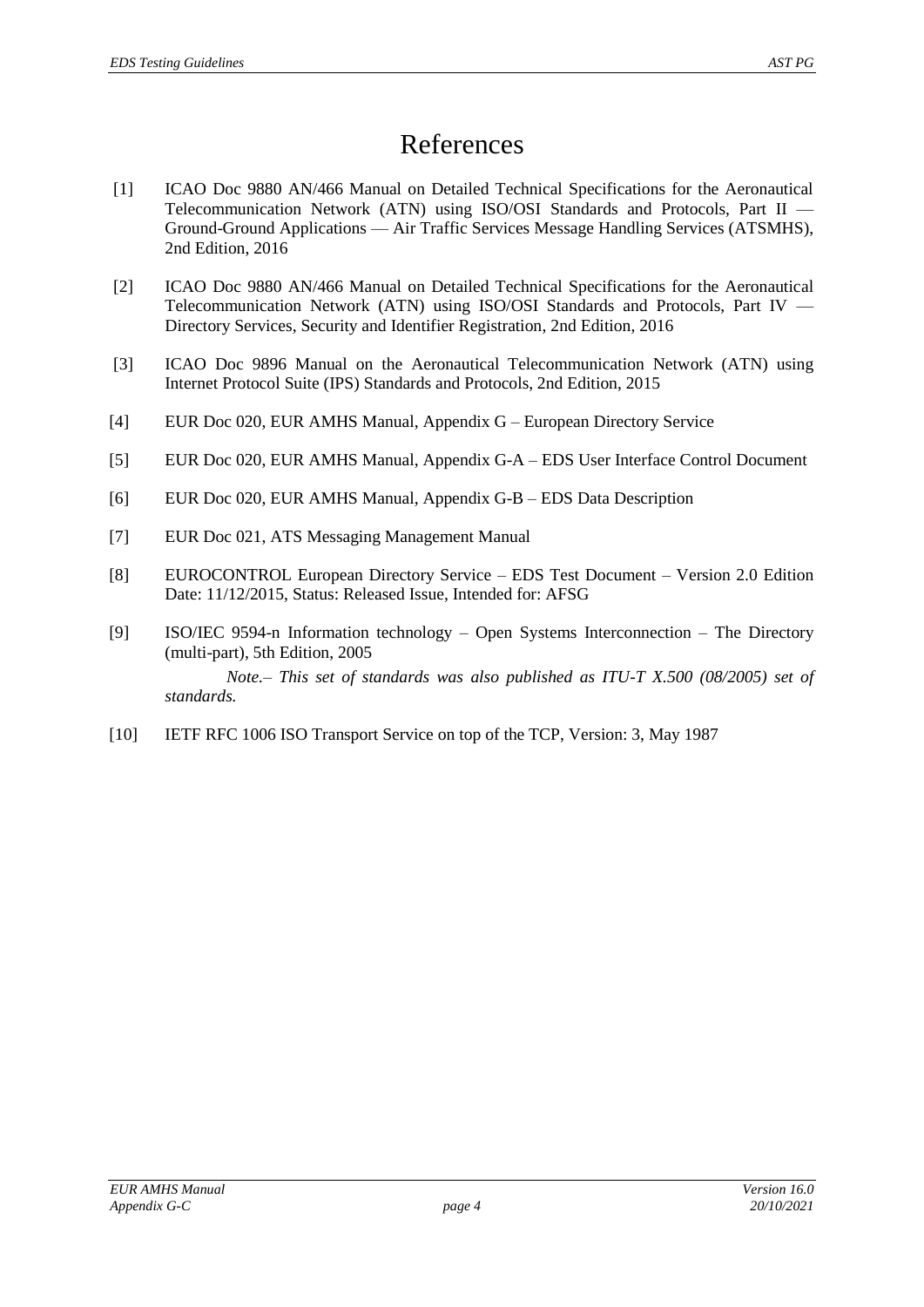## Table of Figures

## List of Tables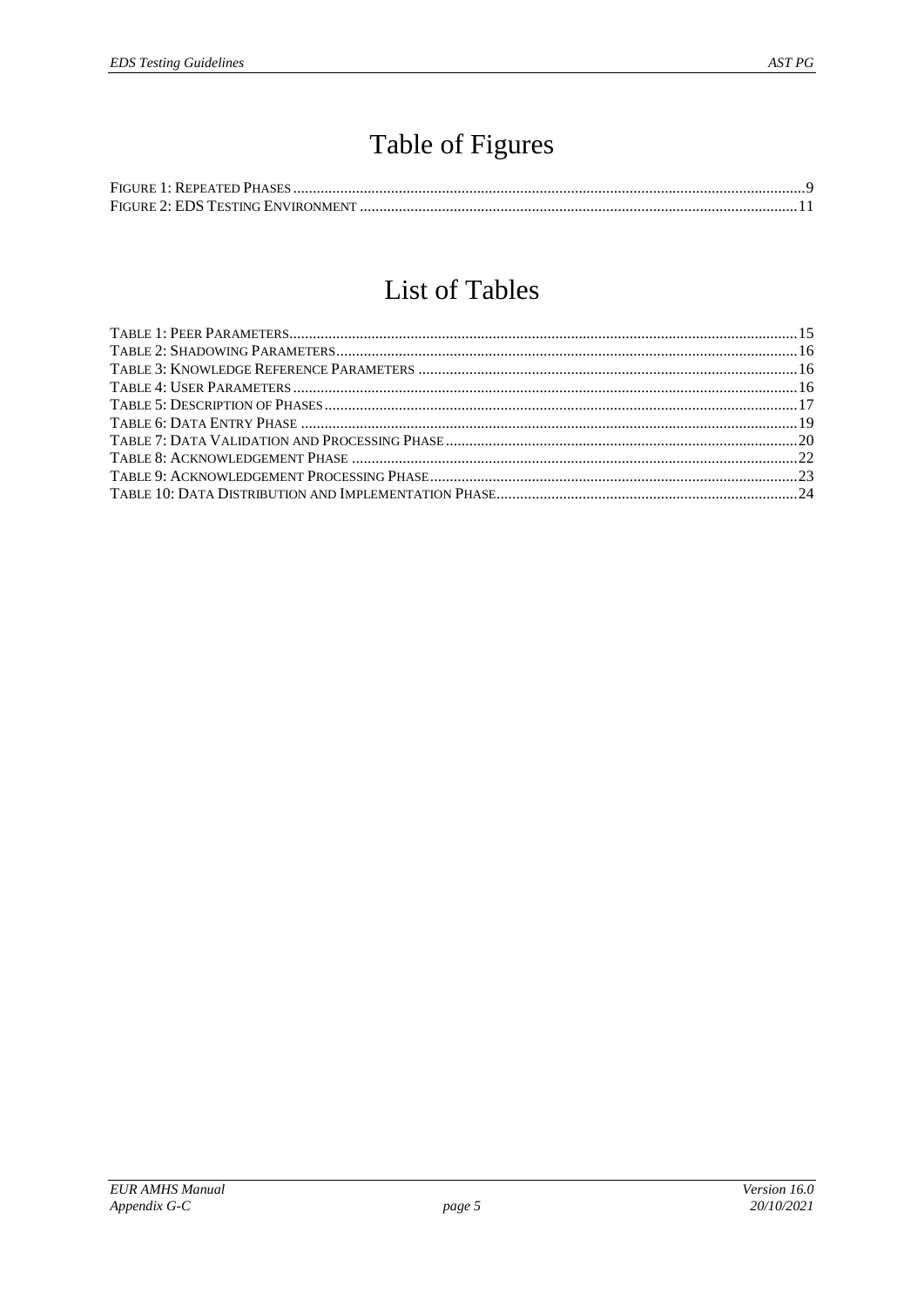## <span id="page-5-0"></span>**1 Introduction**

### *1.1 Scope of the Document*

1.1.1 This document describes the European Directory Service (EDS) testing activity by providing a:

- Customisation of the EDS user interface between the Central European Test Directory System Agent (Test-DSA) and Co-operating or Adjacent Test-DSAs as given by the EDS User Interface Control Document [\[5\]](#page-3-1) for the purpose of the EDS testing activity;
- Description of general aspects of the EDS testing activity such as prerequisites, environment and strategy; and
- Definition of the steps of the EDS testing activity.

1.1.2 The European Directory Service (EDS) is the implementation of ATN Directory services [\[2\]](#page-3-2) in Europe. The EDS provides future, directory-based means for collection, management and distribution of information within Europe and exchange of information with other Regions, States and Organisations.

1.1.3 Especially for testing activities, EUROCONTROL has implemented the Central European Test-DSA for the initial step according to the EDS Operational Concept adopted by the Aeronautical Fixed Services Group (AFSG) and published in Appendix G to ICAO EUR Doc 020 (EUR AMHS Manual) [\[4\]](#page-3-3).

### *1.2 Purpose of the Document*

1.2.1 The purpose of this document is to enable involved parties to carry out the EDS testing activity, basically between implementations of the Central European Test-DSA and Co-operating and Adjacent Test-DSAs.

1.2.2 This document identifies targets of the activity, describes the overall testing strategy and environment, lists prerequisites and parameters for setup of implementations and specifies the individual steps of the activity.

1.2.3 Readers of this document should be familiar with the EDS Operational Concept specified in Appendix G to ICAO EUR Doc 020 (EUR AMHS Manual) [\[4\]](#page-3-3) and the EDS User Interface Control document [\[5\]](#page-3-1) which summarises the EDS user interface details for communication between the Central European DSA and Co-operating or Adjacent DSAs. For testing and validation, EDS makes use of a dedicated test environment.

## *1.3 Structure of the Document*

- 1.3.1 This document is composed of the following chapters:
	- Chapter [1](#page-5-0) (this chapter) contains an introduction to the document.
	- Chapter [2](#page-7-0) provides an overview on general aspect of the EDS testing activity.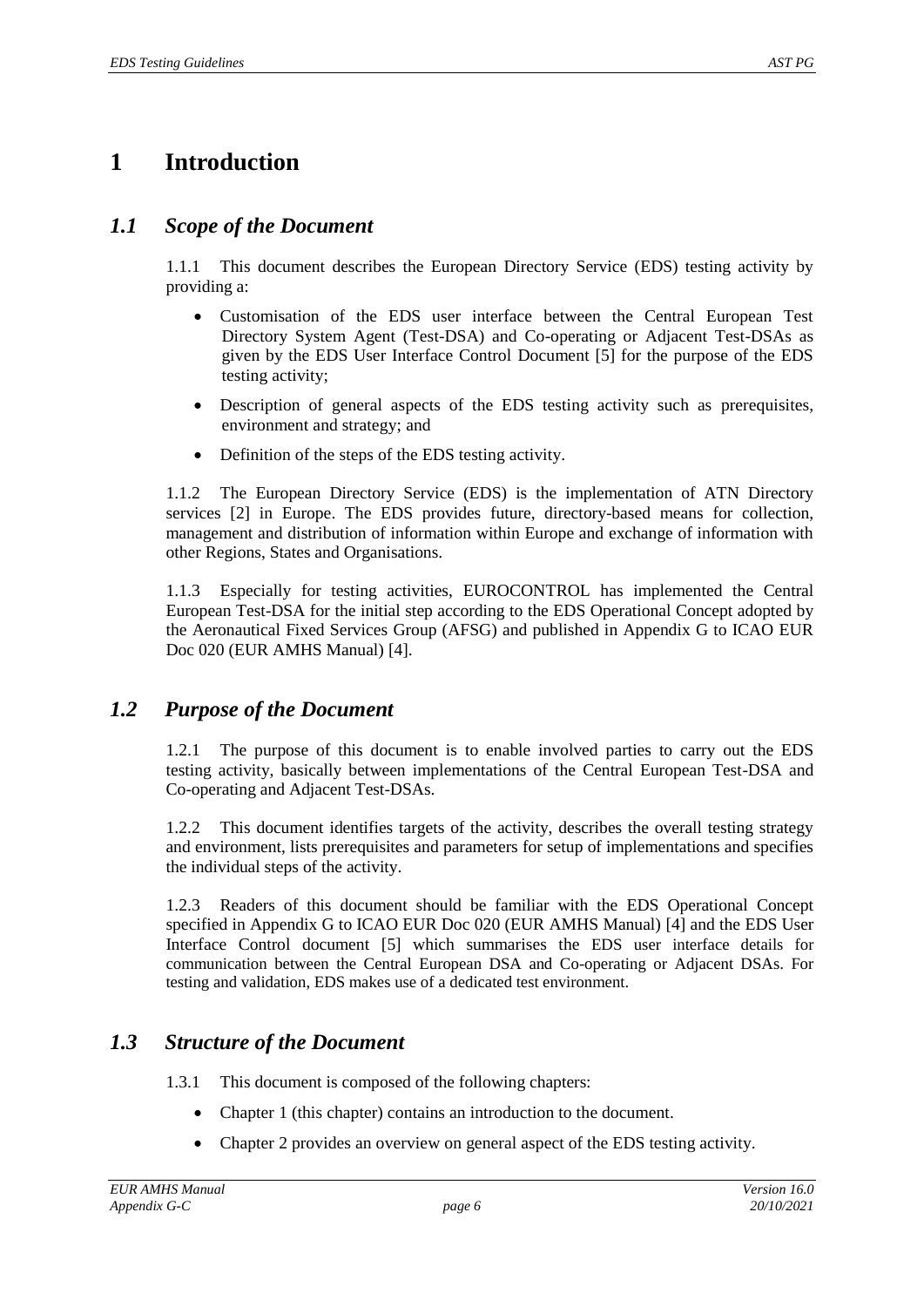- Chapter [3](#page-13-0) identifies prerequisites and provides parameters for communication setup of implementations involved in the testing activity.
- Chapter [4](#page-16-1) specifies the steps of the EDS testing activity.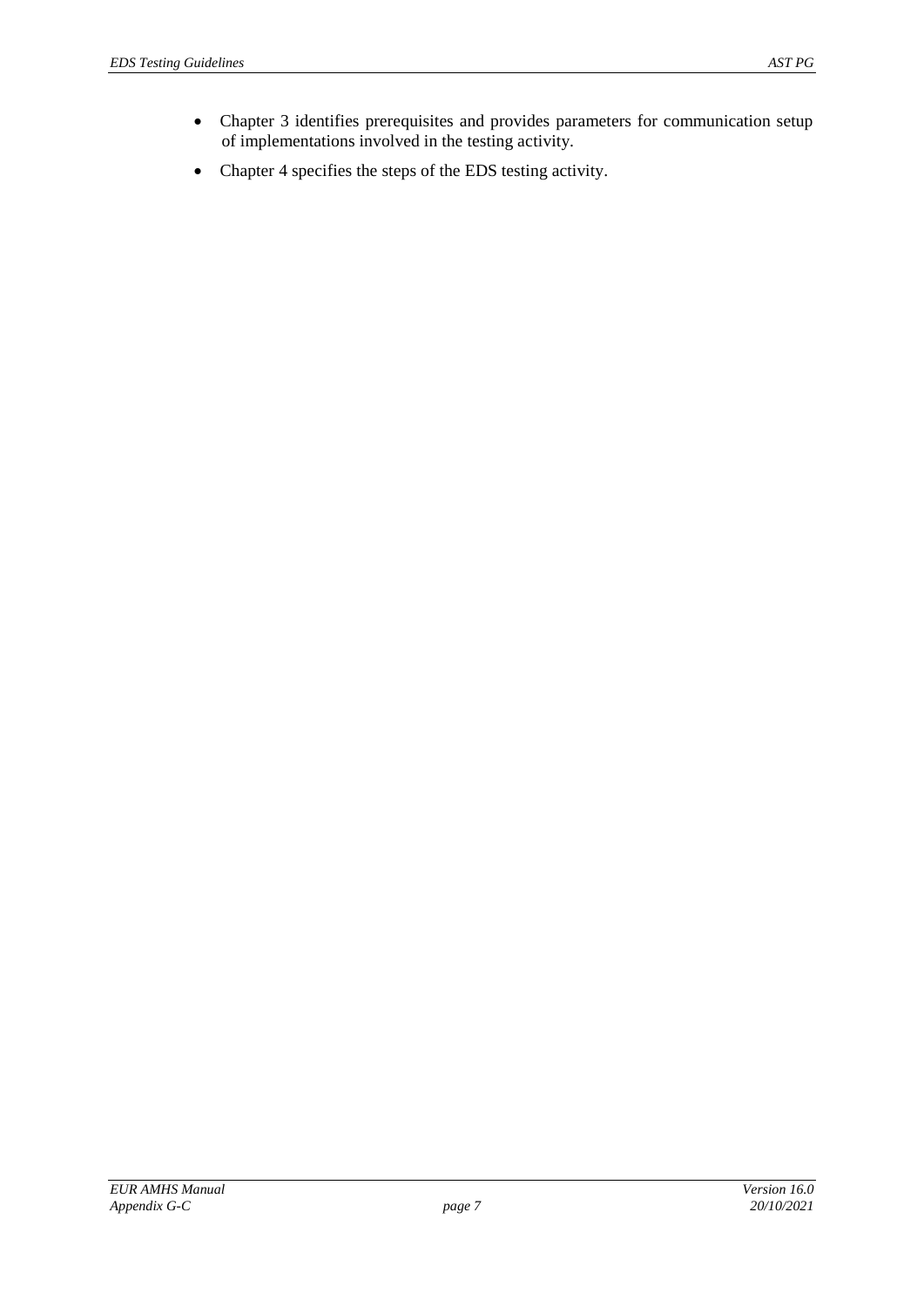## <span id="page-7-0"></span>**2 Overview**

### *2.1 Objectives*

2.1.1 The EDS testing activity has the target to validate an EDS implementation before interconnection with the operational European Directory Service (EDS) is established.

2.1.2 The primary objectives of the EDS testing activity are to determine on the suitability of the:

- Implementations of Co-operating and Adjacent Test-DSAs; and
- Distribution of information within EDS regarding
	- o Underlying networks;
	- o Protocols; and
	- o Directory schema (data structure);

2.1.3 End users and supply of information to end users are considered outside the scope of the EDS Operational Concept and thus are not directly addressed by the EDS testing activity. However, at a local basis involved parties might include end users in their activities.

2.1.4 Besides the primary objectives, the EDS testing activity allows involved parties to familiarise themselves with the X.500 Directory technology [\[9\]](#page-3-4) at an early stage and ensures interoperability of Co-operating and Adjacent Test-DSAs with the Central European Test-DSA prior to putting them into service.

## *2.2 Testing Strategy*

2.2.1 The general testing strategy follows the principles of ATS Messaging Management as specified for AMC by ICAO EUR Doc 021 (ATS Messaging Management Manual) [\[7\]](#page-3-5) and for EDS by Appendix G to ICAO EUR Doc 020 (EUR AMHS Manual) [\[4\]](#page-3-3).

2.2.2 The general overall strategy used in the EDS testing activity follows the full life cycle of information processing ensuring an appropriate coverage of related aspects.

2.2.3 The procedures adopted by the ATS Messaging Management describe repeated 28 days cycles consisting of five phases. Each cycle starts with the "Data entry phase", goes through the "Data validation and processing phase" and ends with the "Data distribution and implementation phase".

2.2.4 The start of the EDS testing activity and when new parties are joining the EDS testing activity are considered special situations, which are not reflected in the ATS Messaging Management. The EDS testing activity, including cases that new parties are joining the EDS testing activity for the first time, starts with the data entry phase. The EDS testing activity, including cases that participating parties leave the EDS testing activity, ends with the data distribution and implementation phase.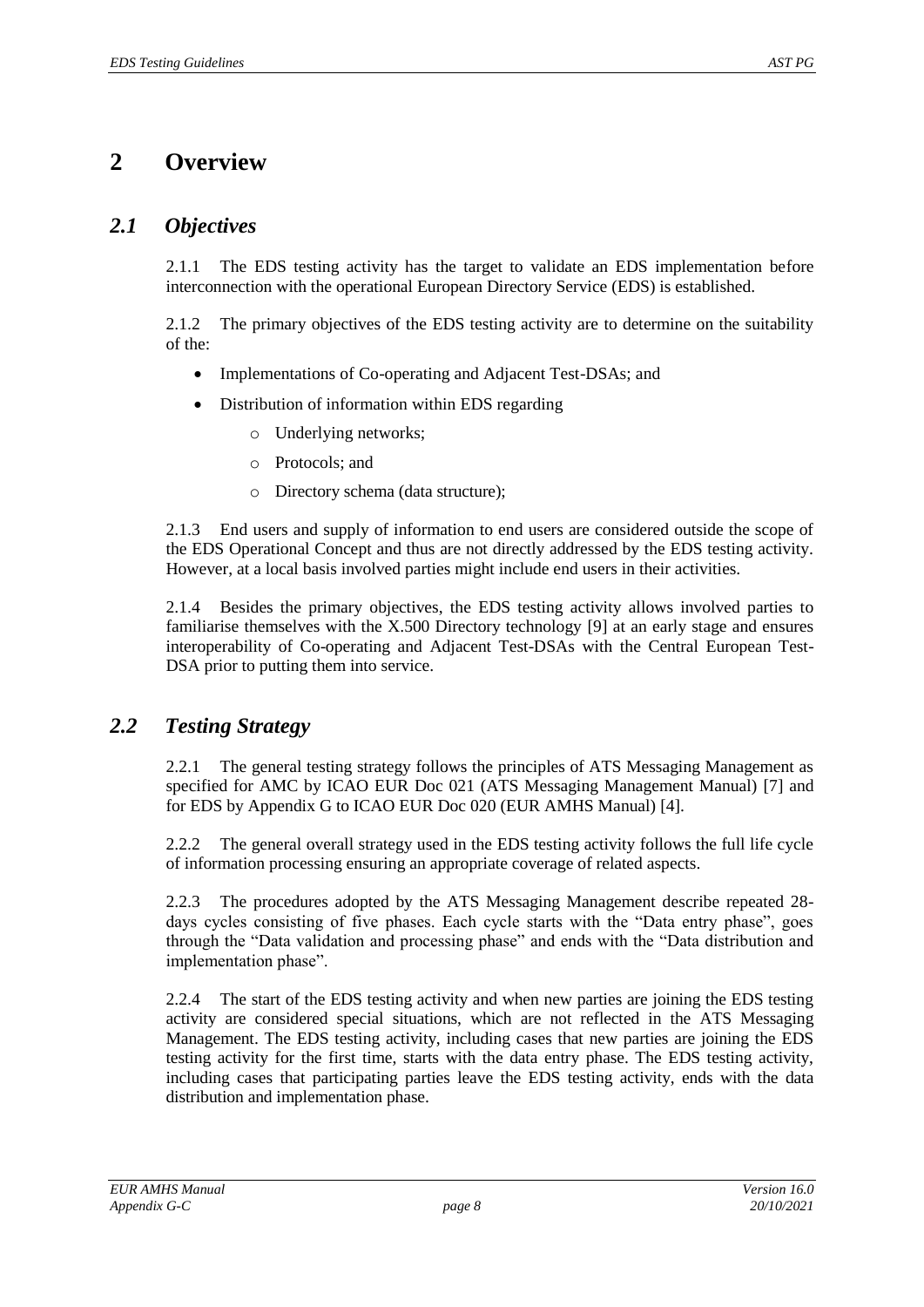2.2.5 Further details regarding the procedures and phases could be found in the respective manuals:

- Section 5.1 of ICAO EUR Doc 021 (ATS Messaging Management Manual) [\[7\]](#page-3-5) that describes the AMC operational procedures in general and gives the details of the individual phases;
- Section 5.4 of Appendix G to ICAO EUR Doc 020 (EUR AMHS Manual) [\[4\]](#page-3-3) that establishes the relationship to ATS Messaging Management and describes further aspects related to EDS.

2.2.6 [Figure 1](#page-8-0) outlines the general overall strategy of the EDS testing activity along the five phases of ATS Messaging Management.



*Figure 1: Repeated Phases*

## <span id="page-8-0"></span>*2.3 Test Environment*

2.3.1 The EDS testing activity takes place in a distributed environment consisting of the following functional test components:

- Test ATS Messaging Management Centre (Test-AMC);
- Central European Test-DSA; and
- the respective Co-operating Test-DSA(s) and/or Adjacent Test-DSA(s).

2.3.2 DUAs accompany the Test-DSAs in order to enable the EDS Central Administrator, Co-operating and Adjacent Operators to access the Directory information in the Test-EDS. An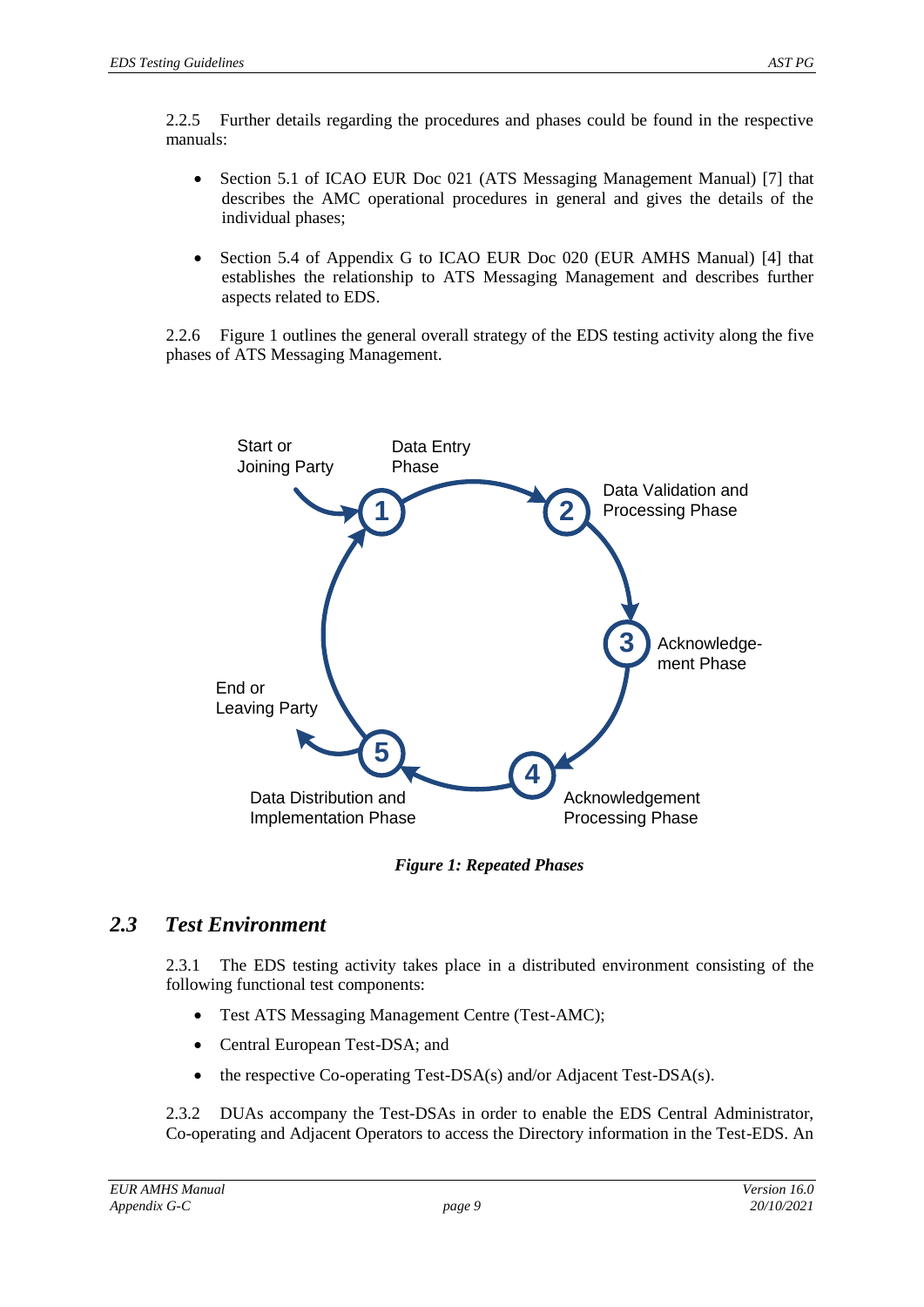Administrative DUA is involved at the Central European Test-DSA; Operational Personnel DUAs are used at Co-operating and Adjacent Test-DSAs.

2.3.3 The Test-AMC is the single source of information. The AMC Operator and CCC Operators make use of web browsers for maintenance of information at the Test-AMC. Initiated by the AMC Operator, the AMC periodically provides the EDS information to the Central European Test-DSA. The EDS Central Administrator accesses the EDS information at the Central European Test-DSA through the associated Administrative DUA. After receiving the EDS information from the Test-AMC, the Central European Test-DSA in turn provides this information to Co-operating and Adjacent Test-DSAs through the adopted X.500 protocols.

2.3.4 [Figure 2](#page-10-0) describes the overall environment of the EDS testing activity including Test-AMC, Test-DSAs, DUAs, involved roles and flow of information.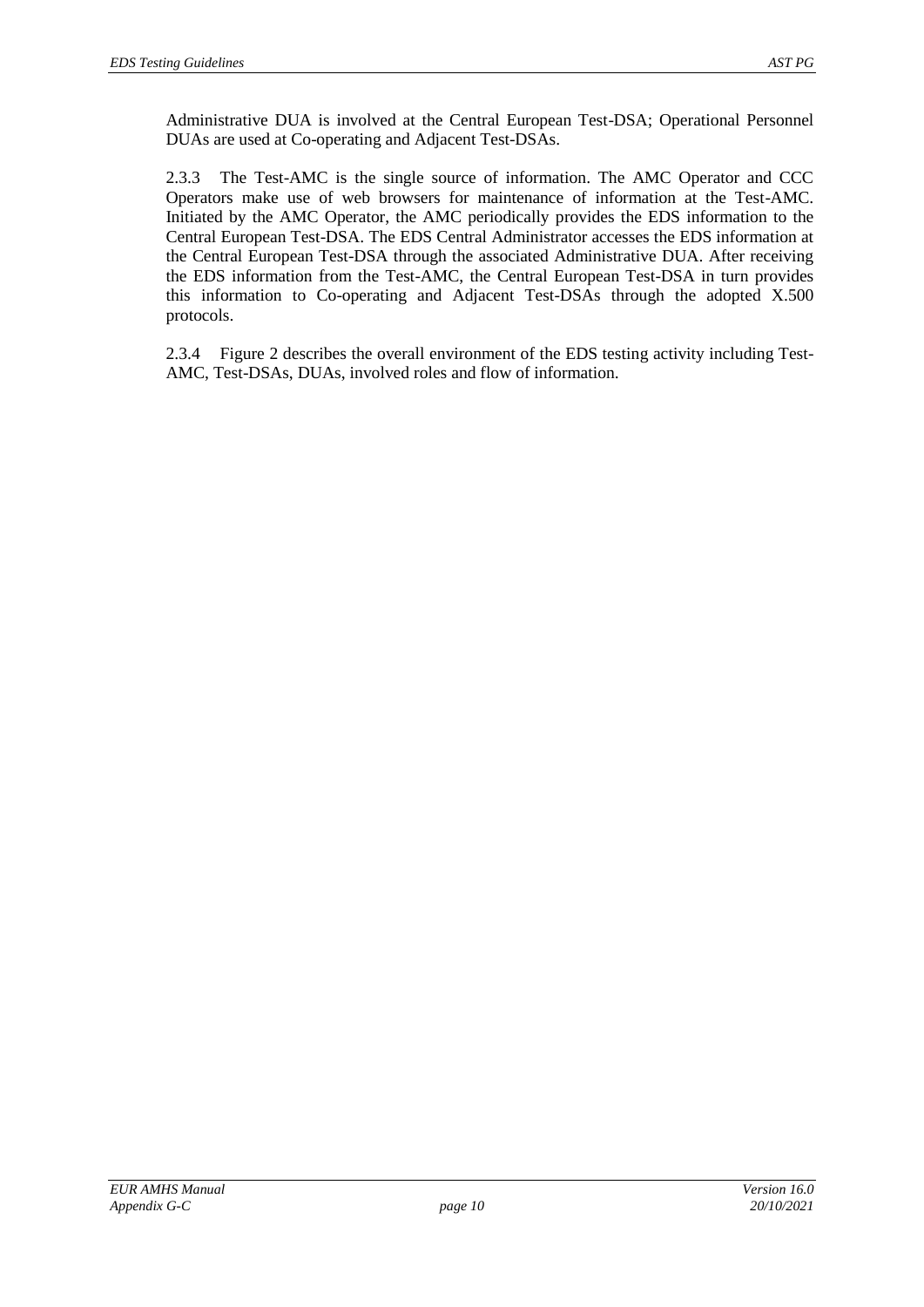

*Figure 2: EDS Testing Environment*

<span id="page-10-0"></span>2.3.5 Communication between Co-operating and Adjacent Test-DSAs on one hand and the Central European Test-DSA on the other hand is established over a common network infrastructure. The Pan-European Network Service (PENS) is the preferred means for communications. Virtual Private Networks (VPNs) established over the public Internet serve as an alternate means of communications in cases where PENS is not available. The use of VPNs established over the public Internet is subject to bilateral agreement.

2.3.6 It is recalled that Co-operating Test-DSAs receive the full set of information whereas Adjacent Test-DSAs receive the information of co-operating States and Organisations only. In order to receive the full set of information, Adjacent Test-DSAs have to exchange information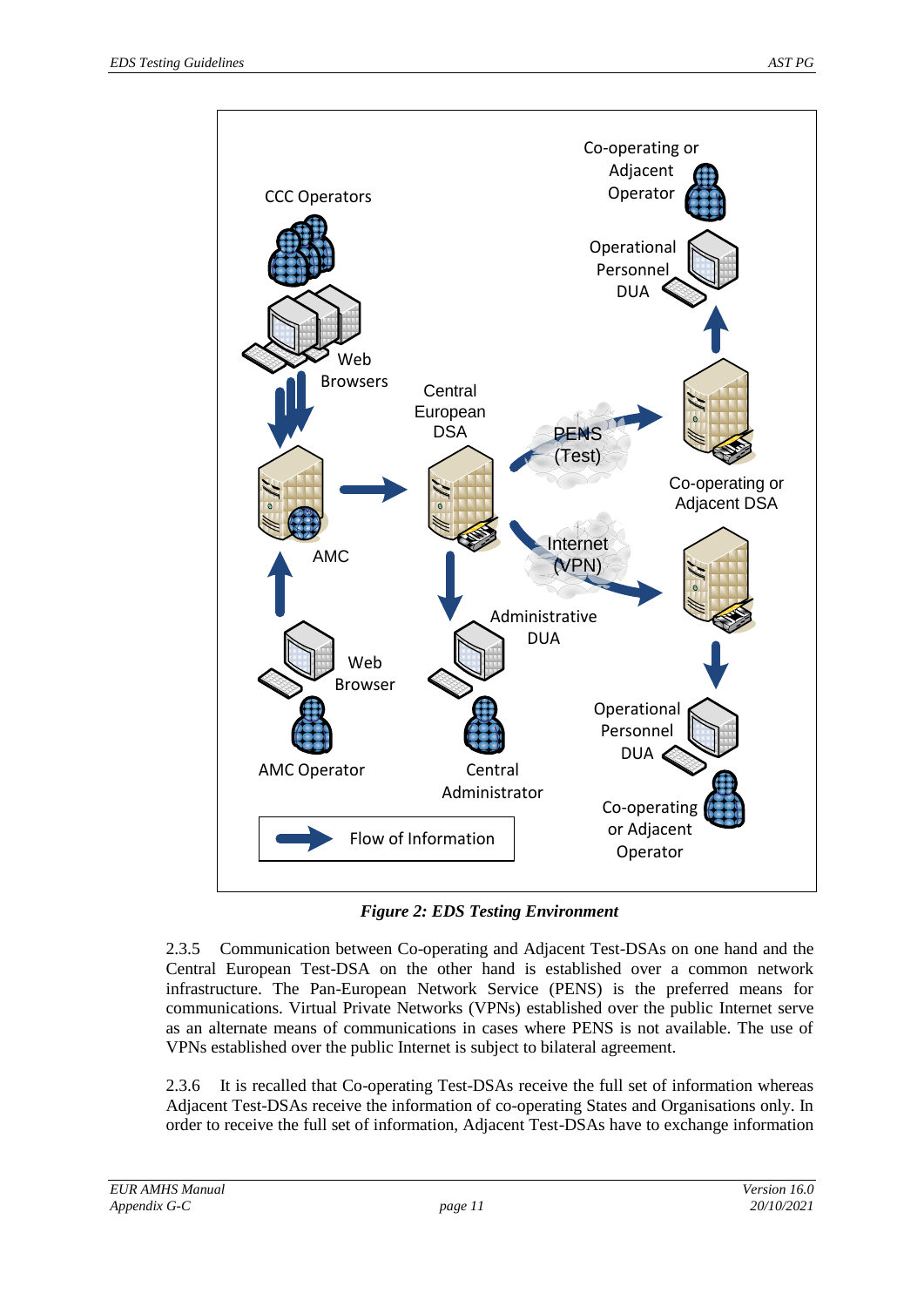with other Adjacent Test-DSAs. For Co-operating Test-DSAs there is no need to establish other communication paths for the exchange of information at international level.

2.3.7 Co-operating and Adjacent Operators access the EDS information at the local Test-DSAs through their Operational Personnel DUAs. The EDS Central Administrator accesses the Central European Test-DSA through his Administrative DUA.

2.3.8 Even though considered out of scope of the EDS testing activity, the information available at Co-operating and Adjacent Test-DSAs might be made available to DUAs of end users in order to test the full chain at a local level. An example of a system end user is the AFTN/AMHS Gateway as per ICAO Doc 9880 Part II [\[1\]](#page-3-6).

### <span id="page-11-0"></span>*2.4 Actors and Coordination*

2.4.1 In order to provide input, to trigger actions and to validate results, following roles take an active part in the EDS testing activity:

- **AMC Operator** for management of information at the Test-AMC and for initiating transfer of information from the Test-AMC to the Test-EDS.
- **CCC Operators** of States and Organisations participating in the EDS testing activity for management of information at the Test-AMC.
- **EDS Central Administrator** for checking EDS content at the Central European Test-DSA and testing the results of push distribution through shadowing.
- **Co-operating Operators** and **Adjacent Operators** for testing the result of distribution and EDS content at local Test-DSAs.

2.4.2 For the EDS testing activity EUROCONTROL nominates at least one person taking the role of the AMC Operator and at least one person taking the role of the EDS Central Administrator. Nominations shall include name, email address and telephone number. A single individual may fulfil both roles.

2.4.3 States and Organisations participating in the EDS testing activity nominate at least one person taking the role of the CCC Operator and at least one person taking the role of the Cooperating or Adjacent Operator. Nominations shall include name, email address and telephone number. A single individual may fulfil both roles.

2.4.4 The distributed nature of the EDS testing activity and the number of active roles demand coordination and exchange of information beyond the automated exchange of information by EDS. Email is proposed for direct communication between individuals. Due to the central position, the EDS Central Administrator is the focal point for the exchange of information between the actors.

2.4.5 This document defines two methods for provision of modifications applied to the Test-AMC Background Area and which require testing in EDS:

- AMC Static Report (updated data), and
- Collection and Distribution via email.

2.4.6 The AMC Static Report (updated data) is available for download in the Preoperational Area at the Test-AMC. In application of the second method, the CCC Operator collects relevant modifications and reports to the EDS Central Administrator. The EDS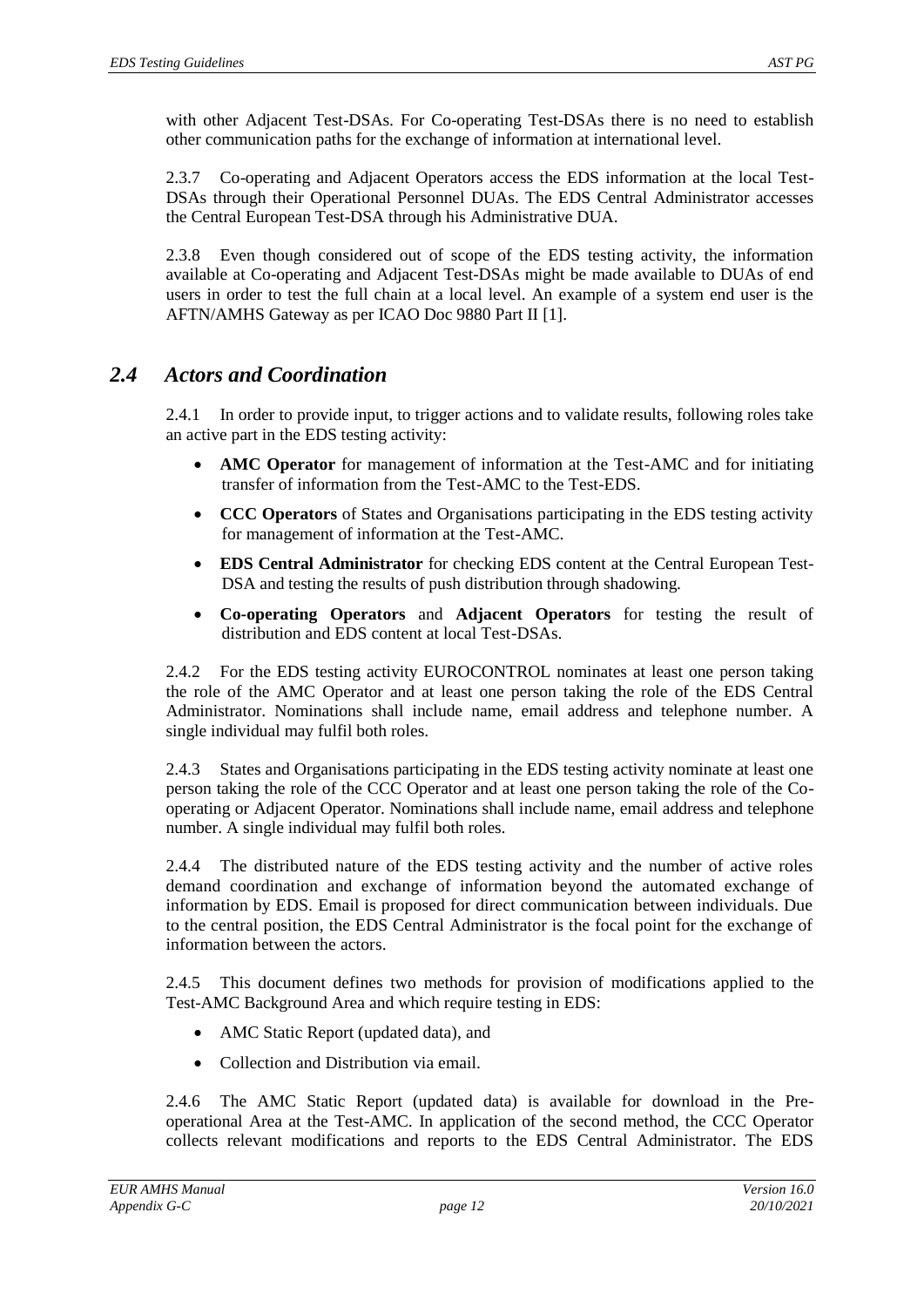Central Administrator collects the reports and in turn provides a collection of reports to the Co-operating and Adjacent Operators. The EDS Central Administrator informs involved parties on the method of choice.

2.4.7 Co-operating and Adjacent Operators shall as a minimum validate the modifications that have been applied by the CCC Operator of the respective State or Organisation. The Central Administrator shall as a minimum validate the modifications that have been applied by the AMC Operator. At this point every modification is at least validated once. Co-operating and Adjacent Operators as well as the Central Administrator may validate other modifications which have been reported.

2.4.8 Using email Co-Operating and Adjacent Operators report the results of their testing of EDS content to the Central Administrator.

### *2.5 Schedule*

2.5.1 The start and duration of the EDS testing activity is subject to announcement by EUROCONTROL.

2.5.2 The cycle applied to the EDS testing activity basically follows the AIRAC Cycle defined in ICAO EUR Doc 021 (ATS Messaging Management Manual) [\[7\]](#page-3-5), which lasts 28 days. The duration of a cycle in the EDS testing activity may deviate from the duration of an AIRAC Cycle. The duration of a cycle may be shortened in order to accelerate the EDS testing activity and to increase the overall number of cycles performed during the testing period. A phase in the EDS testing activity takes one day as a minimum resulting in a cycle with a period of at least five, consecutive days. The EDS testing activity may be suspended as necessary.

2.5.3 The schedule of a cycle includes start and end dates of the cycle as well as allocation of the phases with start and end dates. The EDS Central Administrator announces the schedule of a cycle by email.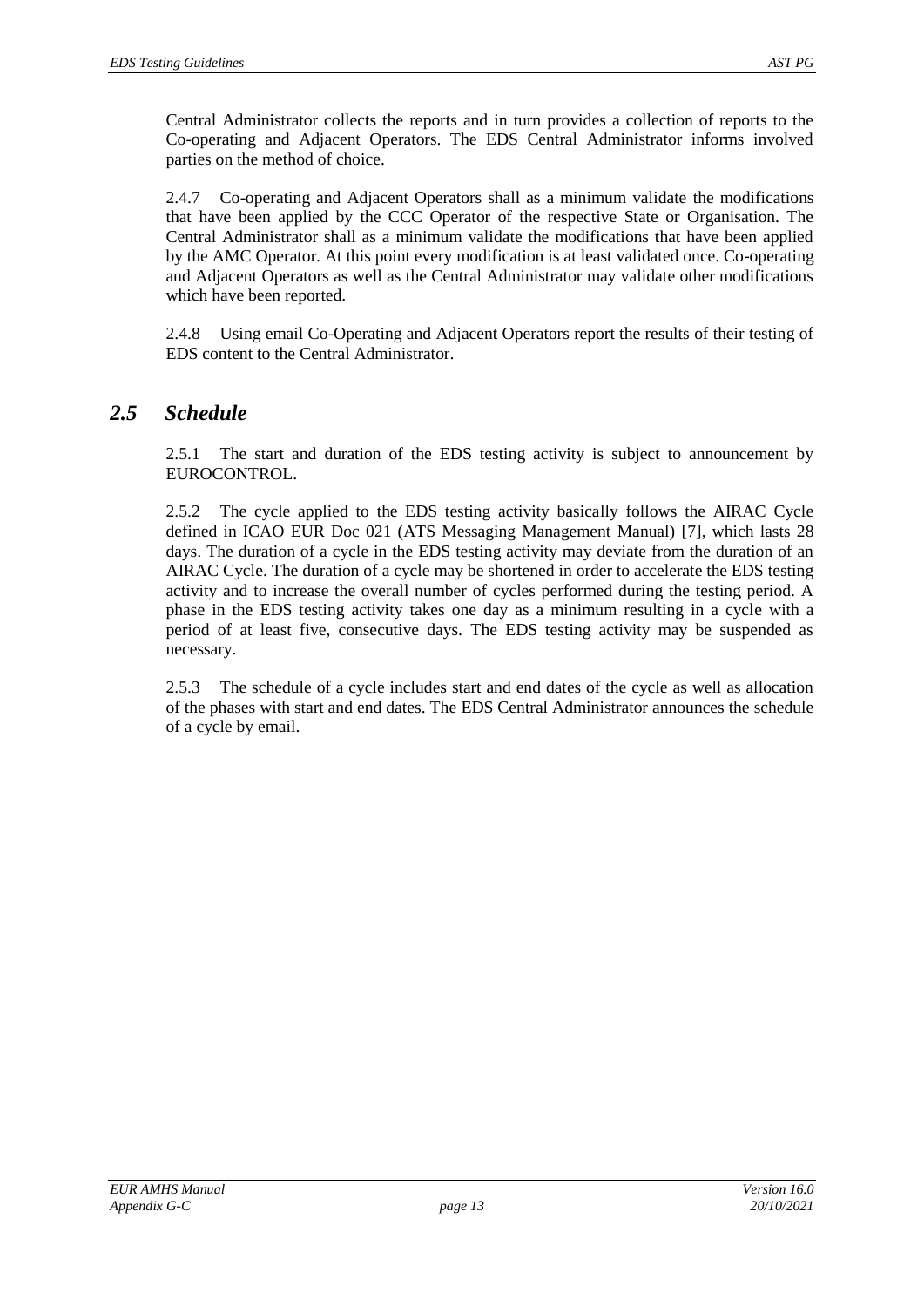## <span id="page-13-0"></span>**3 Testing Setup**

### *3.1 Prerequisites*

3.1.1 Implementations intended to participate in the EDS testing activity shall implement a Directory System Agent (Test-DSA) accompanied by a Personnel DUA as a minimum. For further details and conformance requirements please refer to the EDS User Interface Control document [\[5\]](#page-3-1), Section 4.1.

3.1.2 The Test-DSA acting as either Co-operating or Adjacent Test-DSA shall support Directory protocols on top of the Transmission Control Protocol (TCP) and the Internet Protocol version 4 (IPv4) by providing an ISO transport service on top of TCP according to RFC 1006 [\[10\]](#page-3-7). The underlying common network infrastructure shall be either the ANSP Test Messaging VPN of PENS or a site to site VPN over the Internet as outlined in the EDS User Interface Control document [\[5\]](#page-3-1).

3.1.3 In order to prevent address conflicts in the network EUROCONTROL provides the external IP address of the Co-operating or Adjacent Test-DSA (accessible hosts) for the establishment of the connection using a VPN over the Internet. The State or Organisation operating the Co-operating or Adjacent Test-DSA is invited to map the external IP address provided by EUROCONTROL to the local IP address within the network of the respective State or Organisation as necessary.

3.1.4 It is recalled at this point that Co-operating or Adjacent Test-DSAs shall support ATN- and EDS-specific object classes and attribute types and shall implement the Directory schema of EDS specified in Appendix G-B to the ICAO EUR Doc 020 (EUR AMHS Manual) [\[4\]](#page-3-3).

### *3.2 Peers*

3.2.1 The setup of peers follows the EDS User Interface Control document [\[5\]](#page-3-1), Section 4.2 using the parameters given by [Table 1.](#page-14-0) The State or Organisation participating in the EDS testing is requested to complete the information in the table.

| <b>Parameter</b>                   | <b>Central European</b><br><b>Test-DSA</b> | Co-operating or<br><b>Adjacent Test-DSA</b> |
|------------------------------------|--------------------------------------------|---------------------------------------------|
| Distinguished Name                 | O=EUXX                                     | See below                                   |
| Password                           | <b>PWD-EUXX</b>                            | See below                                   |
| <b>Presentation Selector</b>       |                                            |                                             |
| <b>Session Selector</b>            |                                            |                                             |
| <b>Transport Selector</b>          |                                            |                                             |
| Network Address<br><b>TCP Port</b> | 3003                                       | 3003 (See below)                            |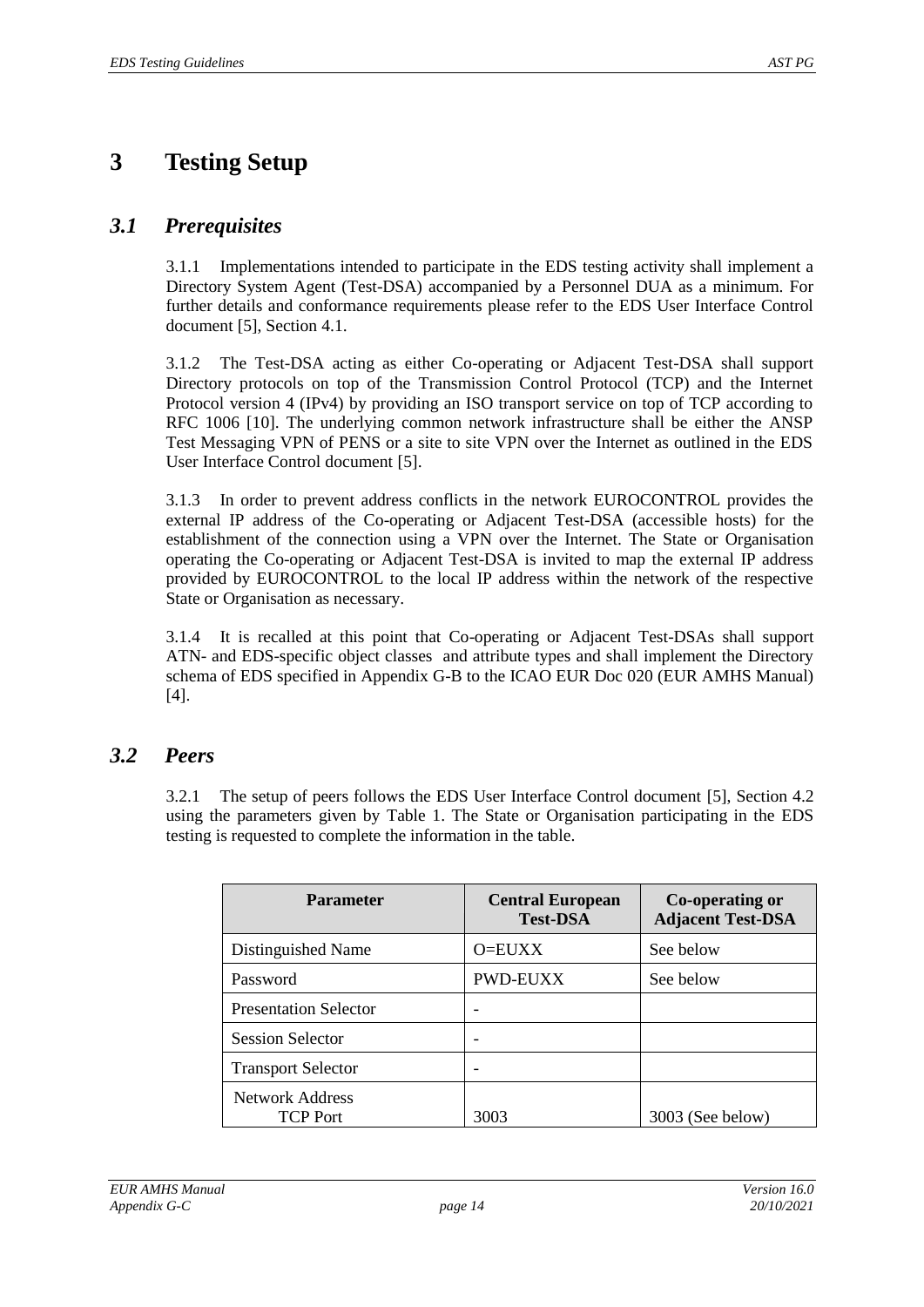| <b>Parameter</b>                                             | <b>Central European</b><br><b>Test-DSA</b> | Co-operating or<br><b>Adjacent Test-DSA</b> |
|--------------------------------------------------------------|--------------------------------------------|---------------------------------------------|
| <b>IPv4</b> Address (PENS)<br><b>IPv4</b> Address (Internet) |                                            | See below<br>See below                      |

#### *Table 1: Peer Parameters*

<span id="page-14-0"></span>3.2.2 The Central European Test-DSA uses the parameters given in [Table 1](#page-14-0) for the establishment of associations with Co-operating and Adjacent Test-DSAs. In the presentation address of the Central European Test-DSA the presentation, session and transport selectors are omitted, i.e. these selectors are not present in the presentation address of the Central European Test-DSA. The IP address of the Central European Test-DSA is either the PENS or the Internet IPv4 address given in [Table 1,](#page-14-0) depending on the common underlying network infrastructure in use for this connection.

3.2.3 The parameters of a Co-operating or Adjacent Test-DSA shall be defined in accordance with the following provisions:

- The *distinguished name* shall be represented by an attribute of type *organization*. The value of the attribute shall take the location indicator of the respective COM Centre.
- The value of the attribute *password* follows a similar scheme whereas *PWD* is used as a prefix separated by a hyphen, e.g. *PWD-EDDD*.
- The *TCP port* should be set to the value provided in [Table 1.](#page-14-0) A configuration using a TCP port different from this value requires bilateral agreement between the parties operating the peers. Within the network of the State or Organisation operating the Co-operating or Adjacent Test-DSA this TCP port might be mapped to a different TCP port in line with local requirements.
- The *IP address* of the Co-operating or Adjacent Test-DSA is restricted by the common underlying network infrastructure in use. Only one IP address is required. In case of PENS the IPv4 address needs to be allocated to the ANSP Test Messaging VPN. In case of a VPN over the Internet the IP address is provided by EUROCONTROL in order to prevent address conflicts.

3.2.4 States or Organisations with the intention to participate in the EDS testing activity provide the parameters of their Co-operating or Adjacent Test-DSA. The presentation address is used by the Central European Test-DSA and has to reflect measures applied by routers, firewalls or security appliances such as Network Address Translation (NAT).

#### *Shadowing*

3.2.5 The setup of replication using shadowing follows the EDS User Interface Control document [\[5\]](#page-3-1), Section 4.2 using the parameters given in [Table 2.](#page-15-0)

| <b>Parameter</b> | <b>Central European</b><br><b>Test-DSA</b> | <b>Co-operating or</b><br><b>Adjacent Test-DSA</b> |
|------------------|--------------------------------------------|----------------------------------------------------|
| Identifier       |                                            | See below                                          |
| Version          |                                            |                                                    |
| Role             | Supplier                                   | Consumer                                           |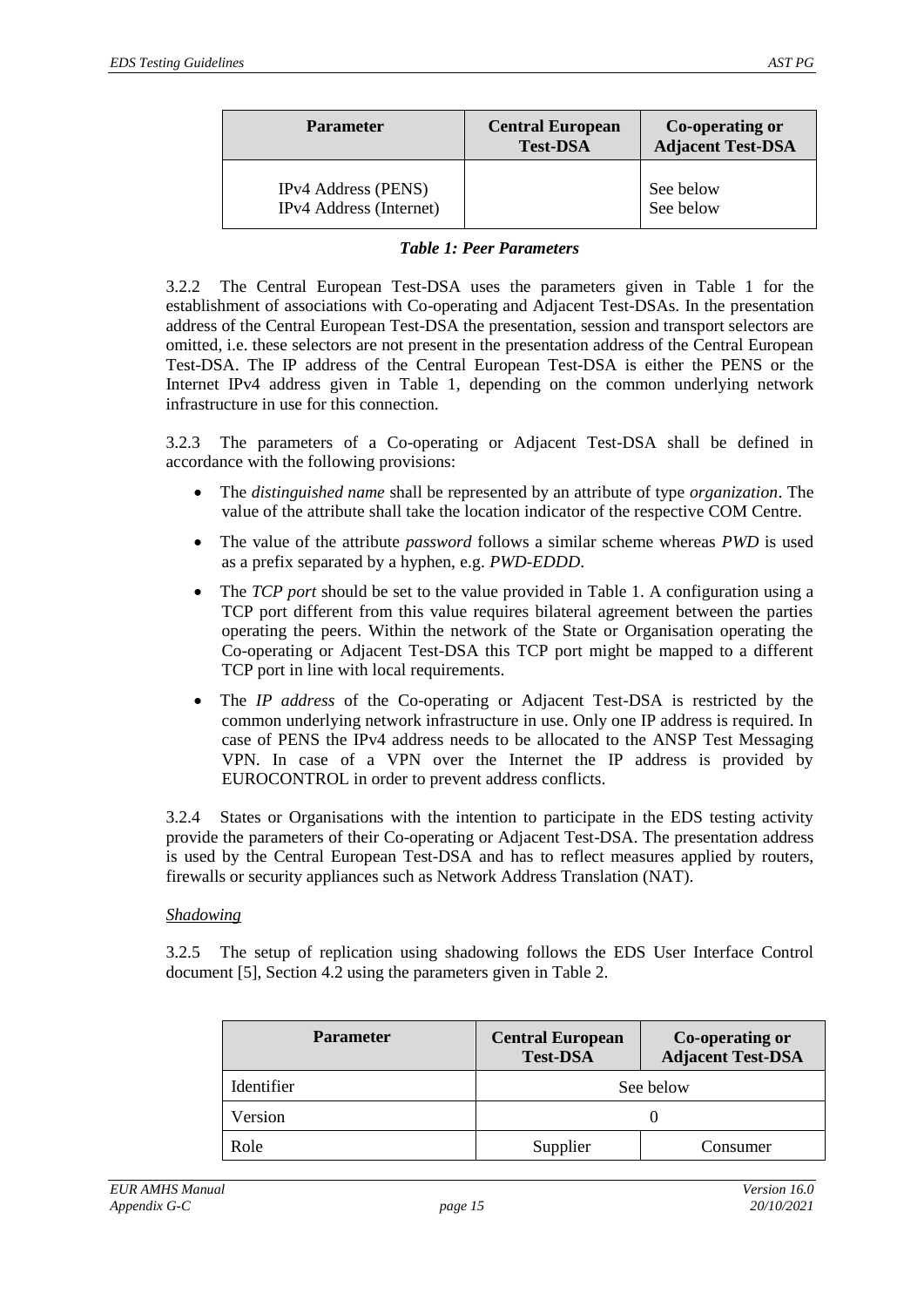| <b>Parameter</b>    | <b>Central European</b><br><b>Test-DSA</b> | Co-operating or<br><b>Adjacent Test-DSA</b> |
|---------------------|--------------------------------------------|---------------------------------------------|
| Unit of replication | O=European-Directory                       |                                             |
| Mode                | Supplier Initiated, On Change              |                                             |
| Access Point        |                                            | See Table 1 (Central European Test-DSA)     |

<span id="page-15-0"></span>3.2.6 The parameter *identifier* denoting the replication agreement is provided by the Central Administrator.

#### *Chaining*

3.2.7 The setup of chaining follows the EDS User Interface Control document [\[5\]](#page-3-1), Section 4.2 using the parameters given in [Table 3.](#page-15-1)

| <b>Parameter</b>      | <b>Co-operating or Adjacent Test-DSA</b> |
|-----------------------|------------------------------------------|
| <b>Content Prefix</b> | O=European-Directory                     |
| Type                  | Cross Reference                          |
| Access Point          | See Table 1 (Central European Test-DSA)  |

#### *Table 3: Knowledge Reference Parameters*

#### <span id="page-15-1"></span>*3.3 Users*

3.3.1 The setup of Co-operating and Adjacent Operators follows the EDS User Interface Control document [\[5\]](#page-3-1), Section 4.3 using the parameters given in [Table 4.](#page-15-2)

| <b>Parameter</b>   | <b>User</b> |
|--------------------|-------------|
| Distinguished Name | See below   |
| Password           | See below   |

#### *Table 4: User Parameters*

<span id="page-15-2"></span>3.3.2 Co-operating and Adjacent Operators are allocated and managed by the Central Administrator who provides Co-operating and Adjacent Operators with their distinguished names and initial passwords. An operator may change his password.

3.3.3 Allocation and management of EDS end users is a local matter; however, the same parameters apply in general.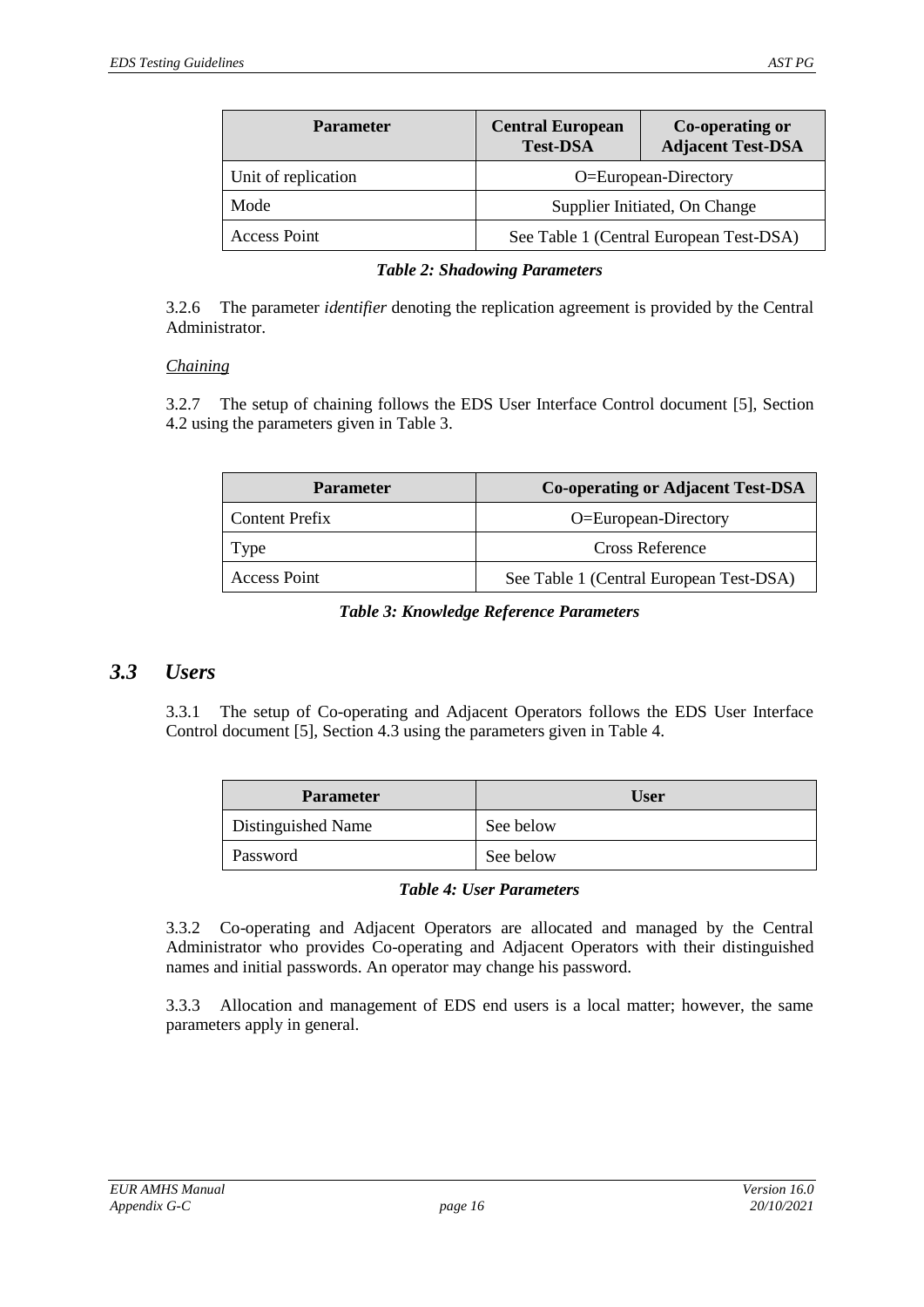## <span id="page-16-1"></span>**4 Testing Process**

## *4.1 General*

4.1.1 The description of the EDS testing activity follows a common approach widely used in distributed test environments and trials where involved parties join and leave the activity in a controlled manner.

4.1.2 The overall EDS testing activity consists of repeated cycles. Each cycle is composed of five phases. The principles of cycles and phases have been adopted by Appendix G to the ICAO Doc 020 (EUR AMHS Manual). After completion of the final phase of a cycle, a new cycle starts with the first phase. The precondition of a phase corresponds to the post-condition of the previous phase. [Figure 1](#page-8-0) outlines this general approach with repeated cycles and phases.

4.1.3 The phases of the EDS testing activity correspond to the five phases of the EDS Operational Concept as per Appendix G to ICAO Doc 020 (EUR AMHS Manual) [\[4\]](#page-3-3). A tabular description provides the details of each testing phase. [Table 5](#page-16-0) lists the elements of the description and gives a brief definition of the elements.

| Identification    | Unique identification of testing step                     |
|-------------------|-----------------------------------------------------------|
| <b>Phase</b>      | Phase according to the EDS Operational Concept            |
| Description       | High level description of the testing step                |
| <b>Under Test</b> | Aspects, elements and features under testing              |
| Environment       | Involved components, roles and data areas                 |
| Input             | Testing input (input action, input data)                  |
| Output            | Testing output (expected results, output events and data) |
| Information       | Additional information                                    |

#### *Table 5: Description of Phases*

<span id="page-16-0"></span>4.1.4 Each phase is identified by a unique identifier. The details include the related phase, the reference to Appendix G of ICAO EUR Doc 020 (EUR AMHS Manual) [\[4\]](#page-3-3), a high level description, elements under test, the environment, input to the testing, expected output, and additional information as necessary.

4.1.5 The identifier serves two purposes. It identifies a test description in this document and during the EDS testing activity, it uniquely identifies a given phase of a given cycle and supports identification of the related test description. The unique identifier composes out of the prefix *EDSTest*, the two-digit number of the cycle and the consecutive two-digit number of the phase. The description of the EDS testing phases makes use of the placeholder CC for the cycle number. During the EDS testing activity, the initial cycle number takes the value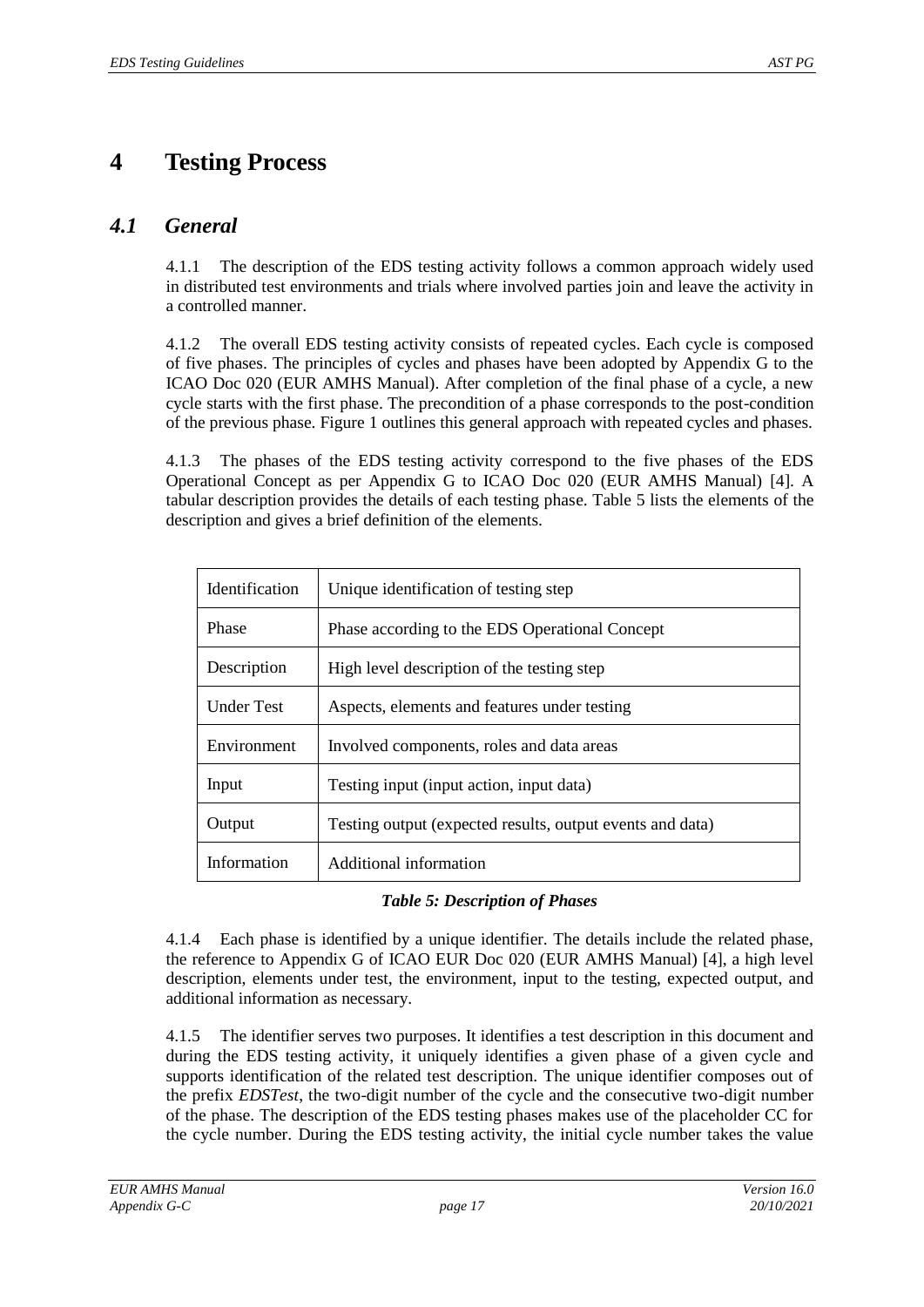Examples:

EDSTest-CC-01: Identifier used in the description of the Data Entry Phase.

EDSTest-02-05: Identifier for Data Distribution and Implementation Phase in the second cycle.

## *4.2 Data Entry Phase*

4.2.1 In the initial step of EDS, this phase does not imply activities on EDS side apart from the establishment of prerequisites and setup as per Chapter [3,](#page-13-0) when applicable. However, essential test data used in the EDS testing activity is compiled in this phase.

4.2.2 The EDS testing activity begins with this phase. New parties also join at the beginning of this phase.

4.2.3 [Table 6](#page-18-0) provides the description of the Data Entry Phase.

| Identification    | EDSTest-CC-01                                                                                                                                                                                                                                                                                                                                                                                                                                                                                                                                                                                              |
|-------------------|------------------------------------------------------------------------------------------------------------------------------------------------------------------------------------------------------------------------------------------------------------------------------------------------------------------------------------------------------------------------------------------------------------------------------------------------------------------------------------------------------------------------------------------------------------------------------------------------------------|
| Reference         | Section 5.4.2.1 of Appendix G to ICAO EUR Doc 020 (EUR<br>AMHS Manual) [4]                                                                                                                                                                                                                                                                                                                                                                                                                                                                                                                                 |
| Description       | Modification of information in the AMC Background Area                                                                                                                                                                                                                                                                                                                                                                                                                                                                                                                                                     |
| <b>Under Test</b> | $N/a$ in initial phase of EDS                                                                                                                                                                                                                                                                                                                                                                                                                                                                                                                                                                              |
| Environment       | <b>Components: Test-AMC</b><br>Roles: AMC and CCC Operators<br>Areas: AMC Background                                                                                                                                                                                                                                                                                                                                                                                                                                                                                                                       |
| Input             | Data: Valid set of information in the AMC Background Area<br>AMC Operator: Data entry in the AMC background area for the<br>AMHS MD Register and AFTN, CIDIN and AMHS routing<br>information. Data entry in the AMC background area of AMHS<br>address information (CAAS table, AMHS user address look-up<br>table) and AMHS user capabilities of States and Organisations<br>not participating in the EDS testing activity as necessary.<br>CCC Operator: Data entry of AMHS address information (CAAS<br>table, AMHS user address lookup table) and AMHS user<br>capabilities in the AMC Background Area |
| Output            | Data: Modified and validated set of information in the AMC<br><b>Background Area</b>                                                                                                                                                                                                                                                                                                                                                                                                                                                                                                                       |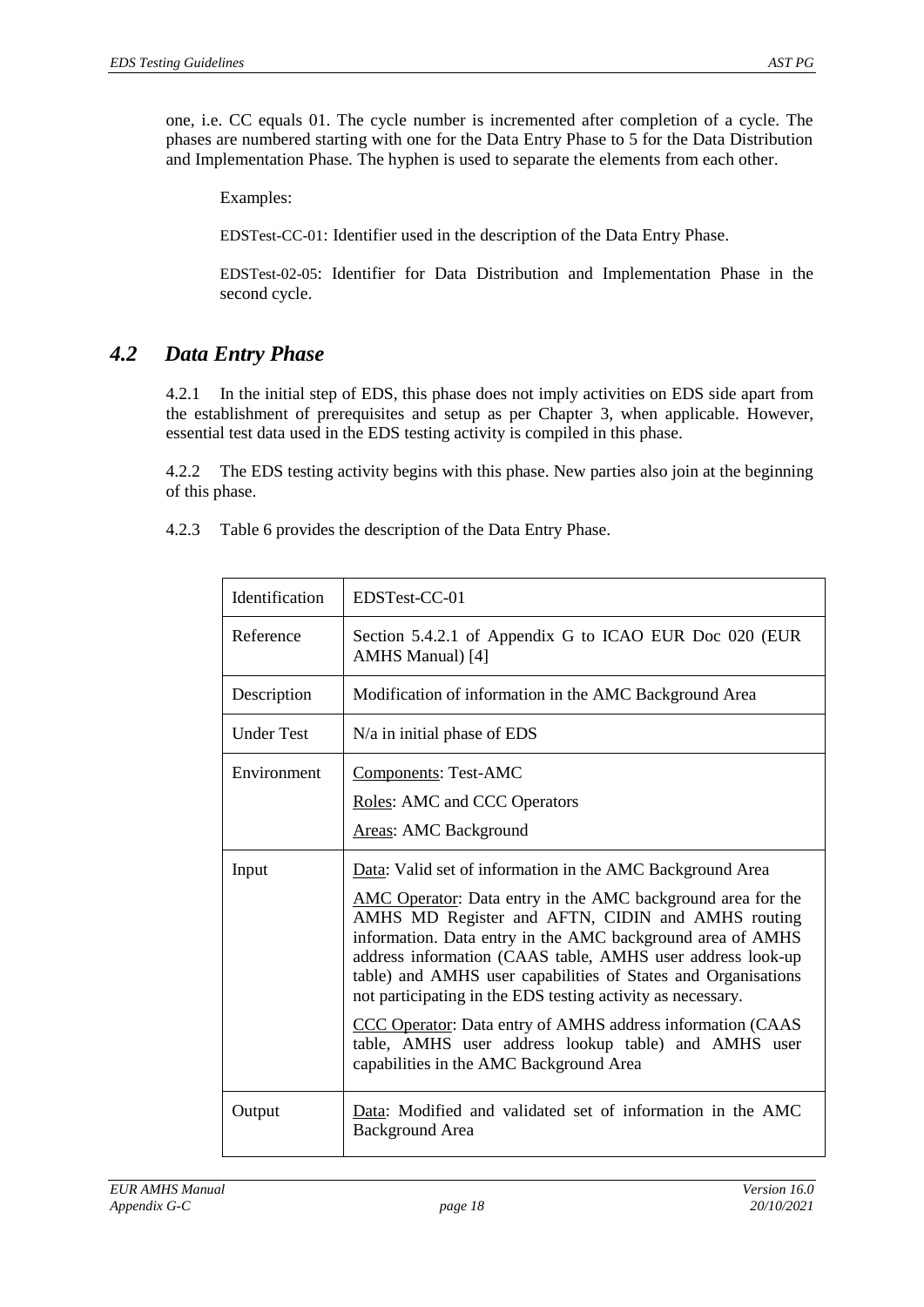| Information | Modification of EDS related types of information maintained at<br>$AMC$ : |
|-------------|---------------------------------------------------------------------------|
|             | • AMHS MD Register                                                        |
|             | • CAAS tables                                                             |
|             | • AMHS user address lookup table                                          |
|             | • AMHS user capabilities                                                  |
|             | • AFTN, CIDIN and AMHS routing matrices                                   |

#### *Table 6: Data Entry Phase*

<span id="page-18-0"></span>4.2.4 This testing phase simulates the modification of AMHS-related information without immediate effect to the EDS. It is required to compile the input for subsequent testing phases. Modifications to the AMC Background Area shall get logged for the purpose of tracking and verification.

4.2.5 The AMC Operator is in charge of maintenance of the AMHS MD Register and the AFTN, CIDIN and AMHS routing directory. In addition, the AMC Operator maintains the CAAS tables, AMHS user address lookup tables and AMHS user capabilities of States and Organisation not participating in the EDS testing activity whenever considered necessary. It is proposed to simulate a variety of use cases and typical scenarios, such as:

- Introduction of a new AMHS Management Domain by insertion of an entry in the AMHS MD Register;
- Modification of the PRMD name of an existing AMHS Management Domain;
- Change of the AMHS Address Scheme of an existing AMHS Management Domain;
- Revocation of an existing AMHS Management Domain by removal of the respective entry from the AMHS MD Register;
- Insertion of new routing entries for AFTN, CIDIN and AMHS;
- Modification of existing routing entries for AFTN, CIDIN and AMHS;
- Removal of existing routing entries for AFTN, CIDIN and AMHS; and
- Use cases of CCC Operator on behalf of non-participating States and Organisations, as indicated in the next paragraph.

4.2.6 The CCC Operator is in charge of maintenance of the respective CAAS table, the AMHS user address lookup table and the AMHS user capabilities table. It is proposed to simulate a variety of use cases and typical scenarios, such as:

- CAAS table, AMHS user address lookup table and AMHS user capabilities tables:
	- o Introduction of a new entry;
	- o Modification of individual fields of an existing entry; and
	- o Removal of an existing entry.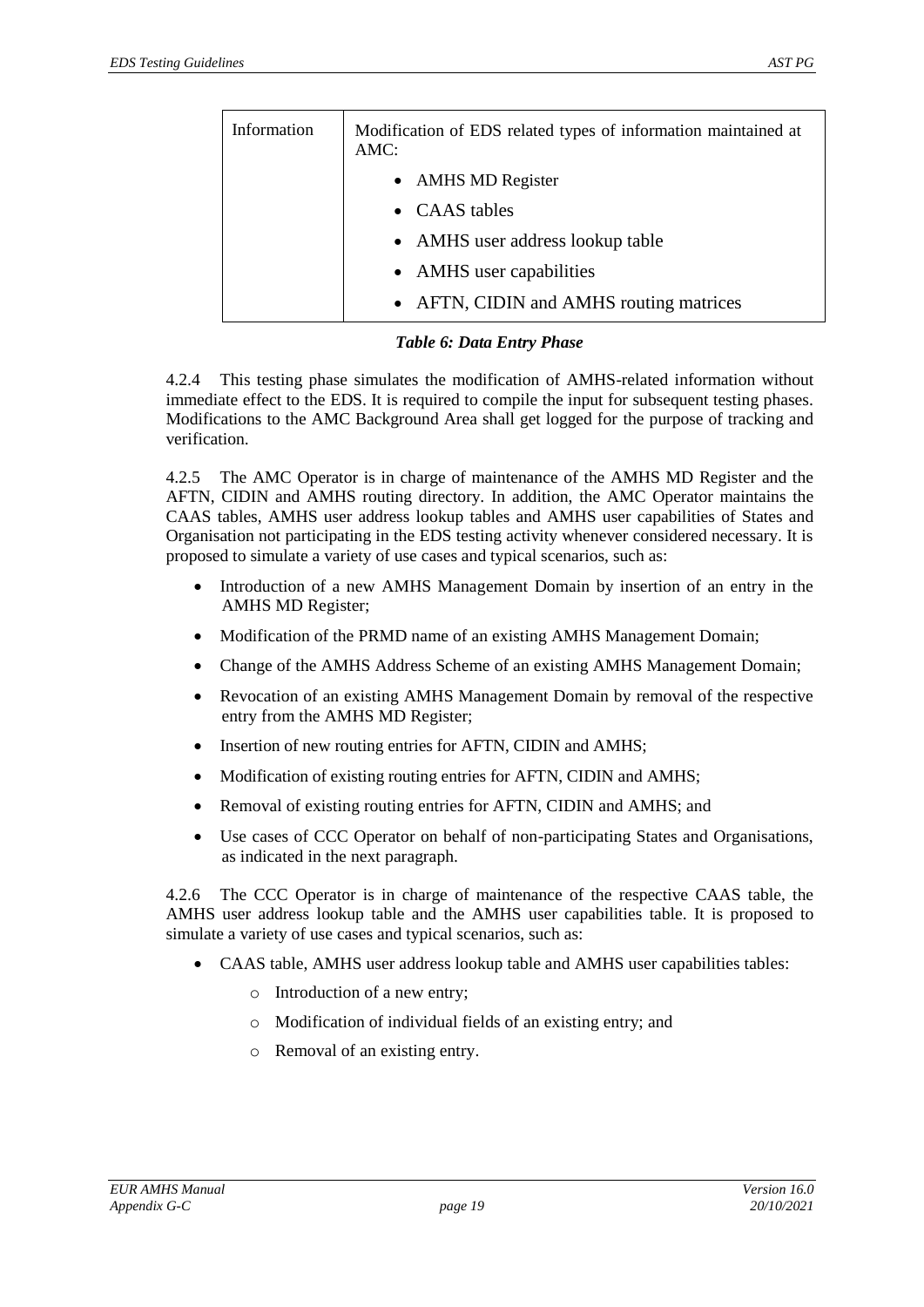## *4.3 Data Validation and Processing Phase*

4.3.1 [Table 7](#page-19-0) provides the description of the Data Validation and Processing Phase.

| Identification    | EDSTest-CC-02                                                                                                                                                                                                                                                                                                                                                                 |
|-------------------|-------------------------------------------------------------------------------------------------------------------------------------------------------------------------------------------------------------------------------------------------------------------------------------------------------------------------------------------------------------------------------|
| Reference         | Section 5.4.2.2 of Appendix G to ICAO EUR Doc 020 (EUR)<br>AMHS Manual) [4]                                                                                                                                                                                                                                                                                                   |
| Description       | Validation of information in the AMC Background Area by the<br>AMC Operator and transfer of information to the EDS Pre-<br>operational Area. Validation of information in the Pre-<br>operational Area of the Central European Test-DSA by the EDS<br>Central Administrator and of the Co-operating and Adjacent<br>Test-DSAs by the EDS Co-operating and Adjacent Operators. |
| <b>Under Test</b> | AMC-EDS user interface: Transfer of information to EDS Pre-<br>operational Area.<br>Distribution of information: Push distribution by DISP or Pull<br>distribution by DSP.                                                                                                                                                                                                    |
| Environment       | Components: Test-AMC, Central European Test-DSA, Co-<br>operating and Adjacent Test-DSAs<br>Roles: AMC Operator, EDS Administrator, Co-operating and<br><b>Adjacent Operators</b><br>Areas: AMC Background, AMC and EDS Pre-operational                                                                                                                                       |
| Input             | Data: Validated set of information in the AMC Background Area<br>AMC Operator: Transfer of information to the EDS Pre-<br>operational Area at the Central European Test-DSA                                                                                                                                                                                                   |
| Output            | Data: Modified set of data in the EDS Pre-operational Area at the<br>Central European, Co-operating and Adjacent Test-DSAs                                                                                                                                                                                                                                                    |
| Information       | Assessment of the test phase by inspection                                                                                                                                                                                                                                                                                                                                    |

#### *Table 7: Data Validation and Processing Phase*

<span id="page-19-0"></span>4.3.2 At the AMC, the AMC Operator initiates the transfer of information to the EDS Preoperational Area. The result of the operation is reported by AMC.

4.3.3 At the Central European Test-DSA, the EDS Central Administrator checks as a minimum:

- Result of transfer operation by inspection of the attribute values of the auxiliary object class *eds-unit* associated with the entry with the distinguished name O=European-Directory; OU=Pre-operational;
- Existence of new entries added by the AMC Operator (DUA);
- Absence of entries removed by the AMC Operator (DUA);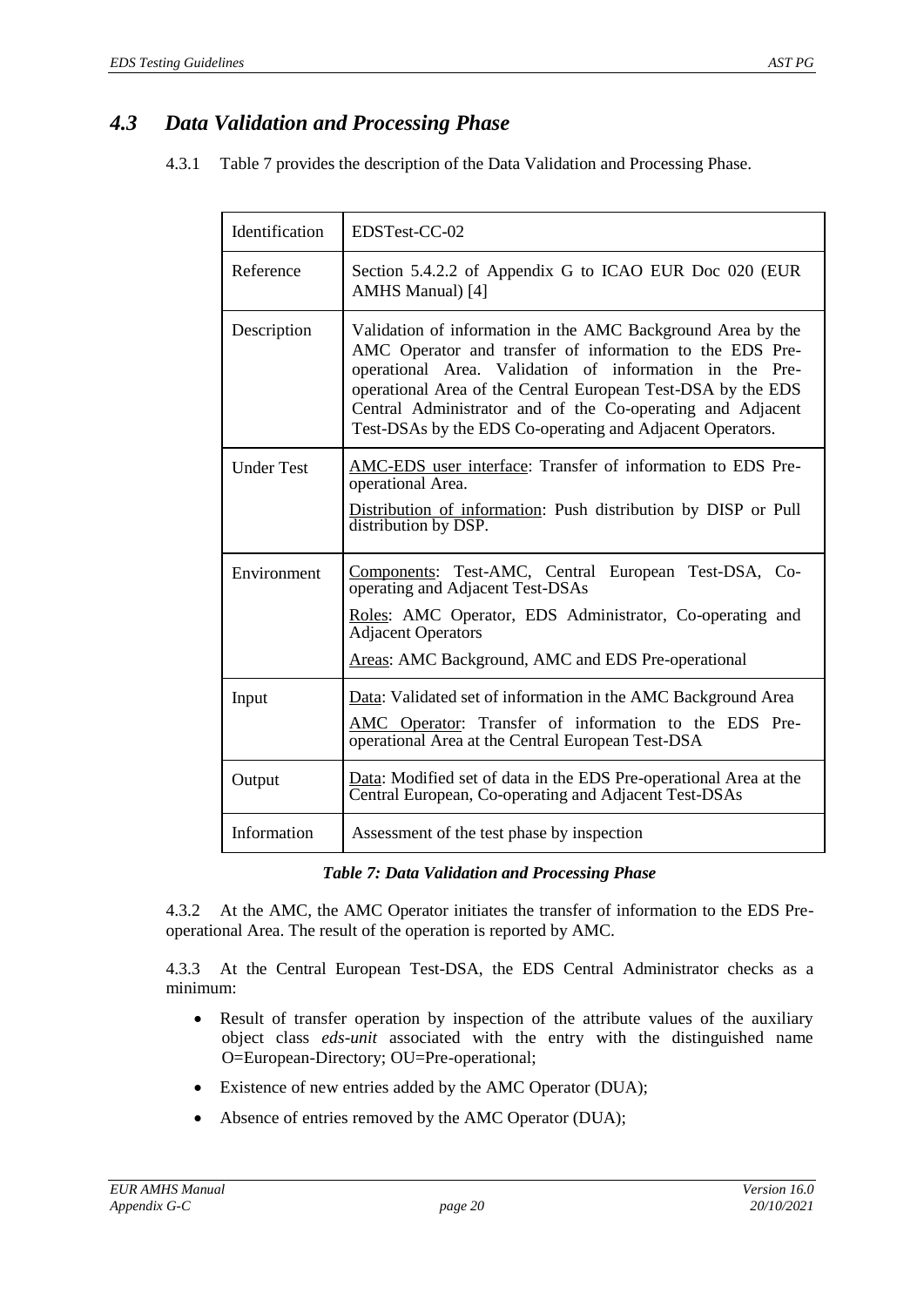- Values of attribute types resulting from modifications by the AMC Operator (DUA); and
- Results of distribution for each Co-operating and Adjacent Test-DSA using replication through shadowing.

4.3.4 At Co-operating and Adjacent Test-DSAs, the Co-operating or Adjacent Operator checks as a minimum:

- Result of distribution by the Central European Test-DSA. The way to determine the results of push or pull distribution depends on the implementation. It is assumed that implementations provide this information at a Human-Machine-Interface for configuration and management or by log files;
- Existence of new entries added by the CCC Operator of the respective State or Organisation (DUA);
- Absence of entries removed by the CCC Operator of the respective State or Organisation (DUA); and
- Values of attribute types resulting from modifications by the CCC Operator of the respective State or Organisation (DUA).

4.3.5 The Central Administrator, Co-operating and Adjacent Operators may validate EDS information beyond the minimum requirements specified above. The results of the testing shall be logged and reported according to Section [2.4.](#page-11-0)

## *4.4 Acknowledgement Phase*

4.4.1 [Table 8](#page-21-0) provides the description of the Acknowledgement Phase.

| Identification | EDSTest-CC-03                                                                                                                                                      |
|----------------|--------------------------------------------------------------------------------------------------------------------------------------------------------------------|
| Reference      | Section 5.4.2.3 of Appendix G to ICAO EUR Doc 020 (EUR<br>AMHS Manual) [4]                                                                                         |
| Description    | Acknowledgment of routing matrices by CCC Operators.                                                                                                               |
| Under Test     | $N/a$ in initial phase of EDS                                                                                                                                      |
| Environment    | Components: Test-AMC<br><b>Roles: CCC Operators</b><br>Areas: AMC Pre-operational Area                                                                             |
| Input          | Data: Valid set of information in the AMC and EDS Pre-<br>operational Area<br>CCC Operator: Acknowledgement of AFTN, CIDIN and AMHS<br>routing matrices if updated |
| Output         | Data: Valid and acknowledged set of information in the AMC<br>Pre-operational Area                                                                                 |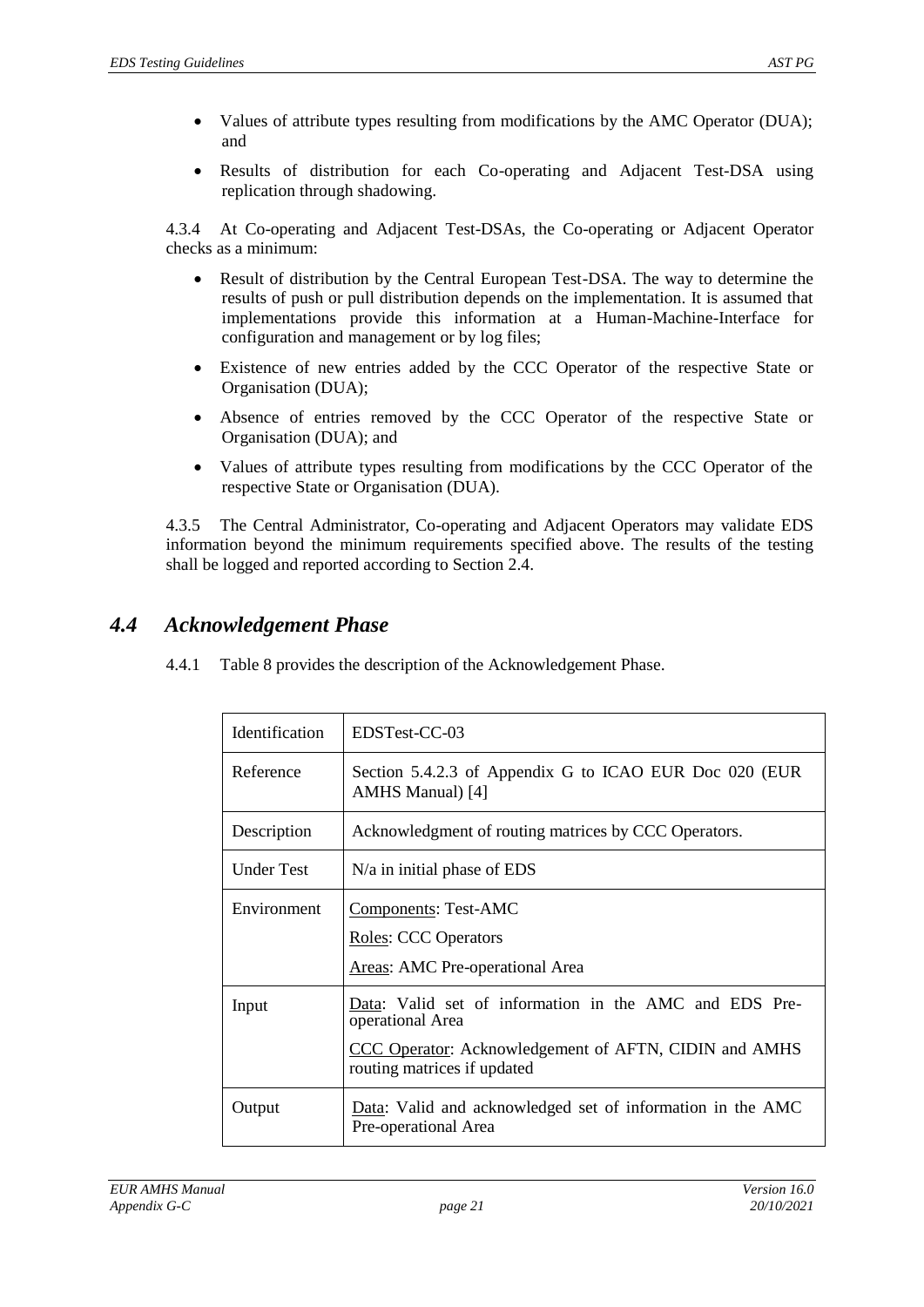| Information | This test phase is maintained for compatibility with the ATS<br>Messaging Management process in order to allow for future<br>implementation of an acknowledgement within the workflow<br>mechanism of EDS. Acknowledgement is required for<br>information generated by the Central European Test-DSA such<br>as routing information. |
|-------------|--------------------------------------------------------------------------------------------------------------------------------------------------------------------------------------------------------------------------------------------------------------------------------------------------------------------------------------|
|             | No modification of EDS related types of information appear in<br>this phase.                                                                                                                                                                                                                                                         |

#### *Table 8: Acknowledgement Phase*

<span id="page-21-0"></span>4.4.2 This testing phase simulates the acknowledgement by CCC Operators without an immediate effect to the EDS.

### *4.5 Acknowledgement Processing Phase*

4.5.1 [Table 9](#page-22-0) provides the description of the Acknowledgement Processing Phase.

| Identification    | EDSTest-CC-04                                                                                                                                                        |
|-------------------|----------------------------------------------------------------------------------------------------------------------------------------------------------------------|
| Reference         | Section 5.4.2.4 of Appendix G to ICAO EUR Doc 020 (EUR<br>AMHS Manual) [4]                                                                                           |
| Description       | Acknowledgment processing by the AMC Operator                                                                                                                        |
| <b>Under Test</b> | AMC-EDS user interface: Transfer of information to the EDS<br>Pre- operational Area (optional)                                                                       |
|                   | Distribution of information: Push distribution by DISP or Pull<br>distribution by DSP (optional)                                                                     |
| Environment       | Components: Test-AMC, Central European Test-DSA, Co-<br>operating and Adjacent Test-DSAs                                                                             |
|                   | Roles: AMC Operator, EDS Administrator, Co-operating and<br><b>Adjacent Operators</b>                                                                                |
|                   | Areas: AMC and EDS Pre-operational                                                                                                                                   |
| Input             | Data: Validated and acknowledged set of information in the AMC<br>Pre-Operational Area                                                                               |
|                   | <b>AMC Operator:</b> Status update of routing matrices and transfer of<br>information to the EDS Pre-operational Area at the Central<br>European Test-DSA (optional) |
| Output            | Data: Modified and acknowledged set of data in the EDS Pre-<br>operational Area at the Central European, Co-operating and<br><b>Adjacent Test-DSAs</b>               |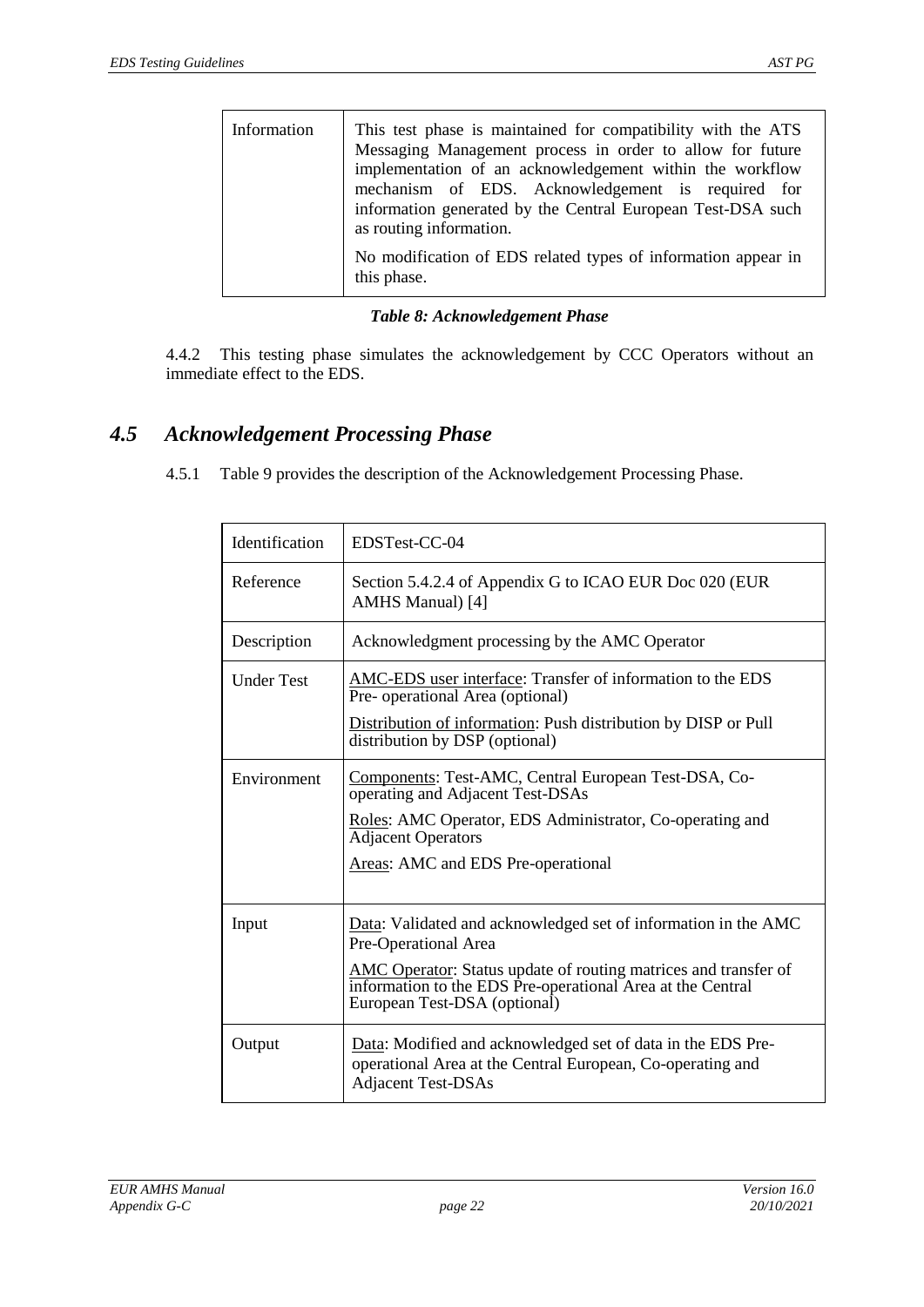| Information | Modification of EDS related types of information maintained at<br>AMC: |
|-------------|------------------------------------------------------------------------|
|             | AFTN, CIDIN and AMHS routing matrices                                  |

<span id="page-22-0"></span>4.5.2 This phase might result in one or potentially several repetitions as given below.

4.5.3 Depending on the acknowledgments received during the acknowledgment phase, the AMC Operator adjusts the status of the routing matrices (in preparation, proposed, released) and re-transfers the updated information to the EDS Pre-operational Area. The result of the operation is reported by AMC.

4.5.4 At the Central European Test-DSA, the EDS Central Administrator checks as a minimum:

- Result of transfer operation by inspection of the attribute values of the auxiliary object class *eds-unit* associated with the entry with the distinguished name O=European-Directory; OU=Pre-operational;
- Modifications applied to routing entries, if any; and
- Results of distribution for each Co-operating and Adjacent Test-DSA using replication through shadowing.

4.5.5 At Co-operating and Adjacent Test-DSAs, no checks are required by the Co-operating or Adjacent Operator in order to achieve the minimum coverage.

4.5.6 The Central Administrator, Co-operating and Adjacent Operators may validate EDS information beyond the minimum requirements specified above. The results of testing shall be logged and reported according to Section [2.4.](#page-11-0)

### *4.6 Data Distribution and Implementation Phase*

4.6.1 The EDS testing activity ends with this phase and participants leave at the end of this phase.

4.6.2 [Table 10](#page-23-0) provides the description of the Data Distribution and Implementation Phase.

| Identification | EDSTest-CC-05                                                                                                                                                                                                                                                                                       |
|----------------|-----------------------------------------------------------------------------------------------------------------------------------------------------------------------------------------------------------------------------------------------------------------------------------------------------|
| Reference      | Section 5.4.2.5 of Appendix G to ICAO EUR Doc 020 (EUR<br>AMHS Manual) [4]                                                                                                                                                                                                                          |
| Description    | Transfer of information to the EDS Operational Area. Testing of<br>information in the Operational Area of the Central<br>European Test-DSA by the EDS Central Administrator and of the<br>Co-operating and Adjacent Test-DSAs by the EDS Co-operating<br>and Adjacent Operators. Report of results. |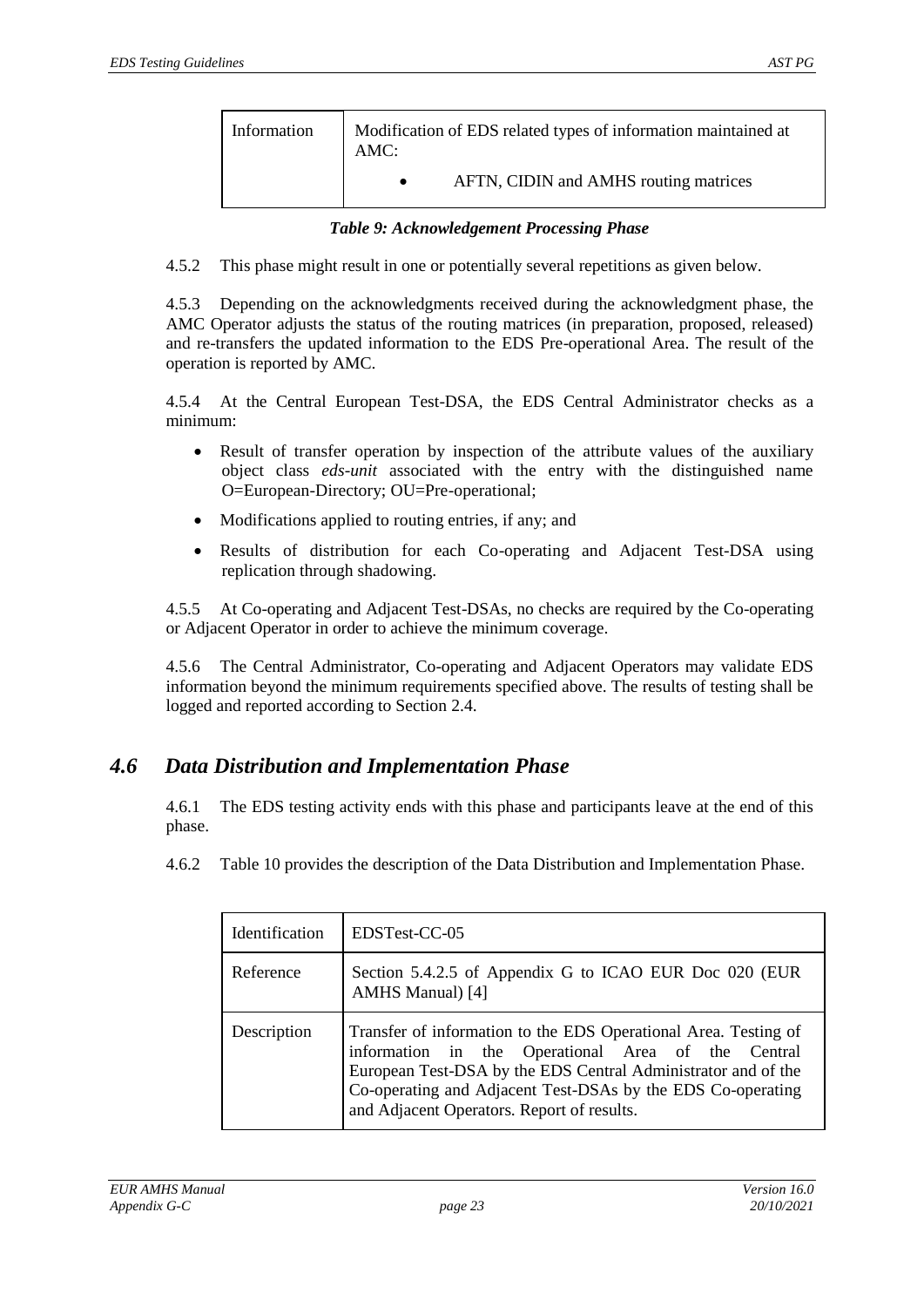| <b>Under Test</b> | AMC-EDS interface: Transfer of information to the EDS<br>Operational Area.<br>Distribution of information: Push distribution by DISP or Pull<br>distribution by DSP.           |
|-------------------|--------------------------------------------------------------------------------------------------------------------------------------------------------------------------------|
| Environment       | Components: Test-AMC, Central European Test-DSA, Co-<br>operating and Adjacent Test-DSAs<br>Roles: AMC Operator, EDS Administrator, Co-operating and                           |
|                   | <b>Adjacent Operators</b><br>Areas: AMC Pre-operational Area, AMC and EDS Operational<br>Areas                                                                                 |
| Input             | Data: Validated set of information in the AMC Operational Area<br><b>AMC</b> Operator: Transfer of information to the EDS Operational<br>Area at the Central European Test-DSA |
| Output            | Data: Modified set of data in the EDS Operational Area at the<br>Central European, Co-operating and Adjacent Test-DSAs                                                         |
| Information       | Assessment of the test phase by inspection                                                                                                                                     |

#### *Table 10: Data Distribution and Implementation Phase*

<span id="page-23-0"></span>4.6.3 At the AMC, the AMC Operator initiates the transfer of information to the EDS Operational Area. The result of the operation is reported by AMC.

4.6.4 At the Central European Test-DSA, the EDS Central Administrator checks as a minimum:

- Result of transfer operation by inspection of the attribute values of the auxiliary object class *eds-unit* associated with the entry with the distinguished name O=European-Directory; OU=Operational;
- Existence of new entries added by the AMC Operator (DUA);
- Absence of entries removed by the AMC Operator (DUA);
- Values of attribute types resulting from modifications by the AMC Operator (DUA); and
- Results of distribution for each Co-operating and Adjacent Test-DSA using replication through shadowing.

4.6.5 At Co-operating and Adjacent Test-DSAs, the Co-operating or Adjacent Operator checks as a minimum:

- Result of distribution by the Central European Test-DSA. The way to determine the results of push or pull distribution depends on the implementation. It is assumed that implementations provide this information at a Human-Machine-Interface for configuration and management or by log files;
- Existence of new entries added by the CCC Operator of the respective State or Organisation (DUA);